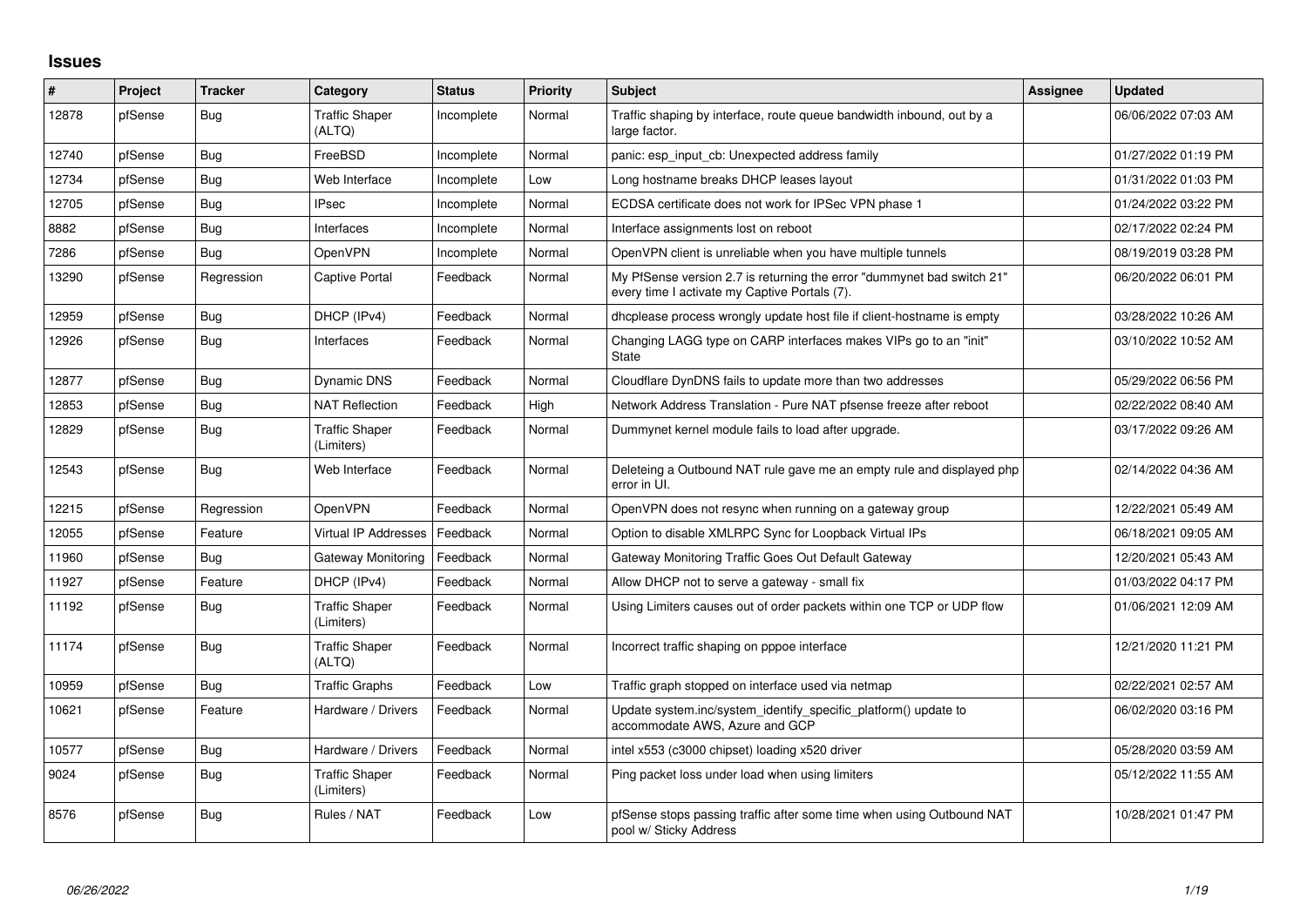| #     | Project | <b>Tracker</b> | Category                        | <b>Status</b>                 | <b>Priority</b> | Subject                                                                                                        | Assignee | <b>Updated</b>      |
|-------|---------|----------------|---------------------------------|-------------------------------|-----------------|----------------------------------------------------------------------------------------------------------------|----------|---------------------|
| 7096  | pfSense | <b>Bug</b>     | <b>DNS Resolver</b>             | Feedback                      | Normal          | Unbound fails to start on boot if specific network devices are configured in<br>the "Network Interfaces"       |          | 11/22/2021 08:59 AM |
| 6668  | pfSense | Bug            | <b>IPsec</b>                    | Feedback                      | Normal          | IPSec tunnel + L2TP/IPSec VPN - wrong PSK chosen by pfSense                                                    |          | 09/21/2019 02:07 AM |
| 13268 | pfSense | Todo           | Console Menu                    | Ready To Test                 | Normal          | columns don't align nicely in console with medium-long interface names                                         |          | 06/12/2022 10:32 PM |
| 13301 | pfSense | <b>Bug</b>     | <b>IPsec</b>                    | <b>Pull Request</b><br>Review | Normal          | Bug #13239 = $(?)$ = #12645 appease not fixed - ipv6 based ipsec vpn<br>tunnel bug found with fqdn remote host |          | 06/25/2022 05:41 AM |
| 13295 | pfSense | Bug            | Gateway Monitoring              | <b>Pull Request</b><br>Review | Normal          | Incorrect function parameters for "get_dpinger_status()" call in<br>`qwlb.inc``                                |          | 06/24/2022 07:25 AM |
| 13165 | pfSense | Feature        | Dashboard                       | <b>Pull Request</b><br>Review | Normal          | Feat: live update for Services dashboard widget                                                                |          | 05/15/2022 01:48 AM |
| 13124 | pfSense | Feature        | Web Interface                   | <b>Pull Request</b><br>Review | Normal          | Option to wait for interface selection before displaying firewall rules                                        |          | 05/17/2022 02:15 PM |
| 13072 | pfSense | Feature        | <b>Traffic Shaper</b><br>(ALTQ) | <b>Pull Request</b><br>Review | Very Low        | Matching background/font colors of queue values with dark theme.                                               |          | 04/19/2022 07:32 AM |
| 12757 | pfSense | <b>Bug</b>     | Diagnostics                     | Pull Request<br>Review        | Very Low        | Clean up /etc/inc/filter.inc use of pfctl -F                                                                   |          | 05/17/2022 02:18 PM |
| 12464 | pfSense | Bug            | Logging                         | <b>Pull Request</b><br>Review | Normal          | Syslog Auth messages are sent as Emergency Level                                                               |          | 05/17/2022 02:20 PM |
| 12176 | pfSense | Todo           | Interfaces                      | <b>Pull Request</b><br>Review | Normal          | Hide WireGuard interfaces on appropriate pages                                                                 |          | 08/11/2021 12:52 AM |
| 11589 | pfSense | Feature        | <b>Traffic Graphs</b>           | <b>Pull Request</b><br>Review | Low             | Fix iftop experimental traffic fetcher, unify and improve output style                                         |          | 03/03/2021 03:30 PM |
| 11508 | pfSense | Todo           | Web Interface                   | <b>Pull Request</b><br>Review | Low             | Update SimplePie to to v1.5.6                                                                                  |          | 02/23/2021 07:23 AM |
| 1257  | pfSense | Feature        | Certificates                    | <b>Pull Request</b><br>Review | Normal          | Handle encypted CA/Certificate private keys                                                                    |          | 10/12/2020 07:12 AM |
| 9094  | pfSense | Bug            | Hardware / Drivers              | Assigned                      | Normal          | MBT console settings are not forced to video console                                                           |          | 11/07/2018 10:23 AM |
| 7138  | pfSense | <b>Bug</b>     | DHCP (IPv6)                     | Assigned                      | Normal          | Pfsense wide dhcpv6 client doesn't recognise ifid statement                                                    |          | 04/21/2022 12:39 PM |
| 4234  | pfSense | Feature        | <b>IPsec</b>                    | Assigned                      | Low             | allow for strict user <> cn validation of mobile ipsec users when using<br>rsa+xauth                           |          | 01/24/2017 06:11 AM |
| 1337  | pfSense | Feature        | Interfaces                      | Assigned                      | Normal          | VLANs with different MAC address than parent interface                                                         |          | 04/21/2022 12:39 PM |
| 12821 | pfSense | Regression     | Hardware / Drivers              | Confirmed                     | Normal          | Intel e1000 driver (em & igb) cannot pass VLAN0 tagged packets                                                 |          | 06/05/2022 08:23 AM |
| 12796 | pfSense | Bug            | Upgrade                         | Confirmed                     | Normal          | 2.5.2 -> 2.6.0 upgrade segfaults if certain packages are installed.                                            |          | 05/24/2022 07:43 AM |
| 11992 | pfSense | <b>Bug</b>     | Virtual IP Addresses            | Confirmed                     | High            | GRE Tunnel - Does not work with a virtual IP as endpoint                                                       |          | 06/04/2021 01:16 AM |
| 9384  | pfSense | <b>Bug</b>     | Interfaces                      | Confirmed                     | Normal          | devd putting "\$" before variable contents when using single quotes                                            |          | 04/21/2022 12:39 PM |
| 8502  | pfSense | Bug            | Web Interface                   | Confirmed                     | Low             | main (top) menu items do not drop down in some cases                                                           |          | 07/06/2020 02:39 PM |
| 7553  | pfSense | <b>Bug</b>     | <b>Captive Portal</b>           | Confirmed                     | Very Low        | Captive portal on a parent interface blocks traffic on VLAN interfaces too                                     |          | 08/19/2018 03:15 PM |
| 6614  | pfSense | <b>Bug</b>     | Web Interface                   | Confirmed                     | Normal          | Dashboard high CPU usage                                                                                       |          | 07/14/2016 03:04 PM |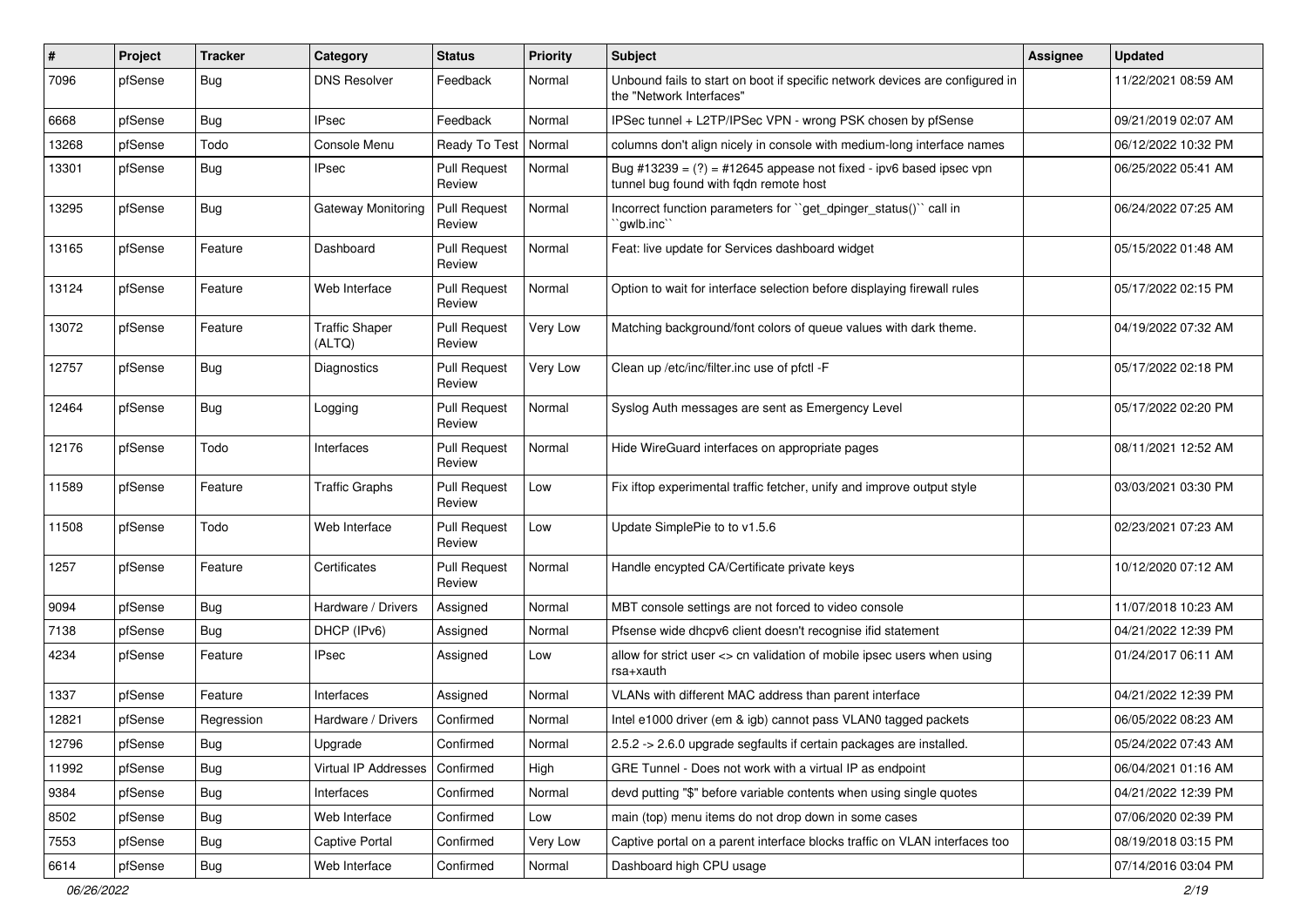| #    | Project | <b>Tracker</b> | Category                     | <b>Status</b> | <b>Priority</b> | <b>Subject</b>                                                                                          | <b>Assignee</b> | <b>Updated</b>      |
|------|---------|----------------|------------------------------|---------------|-----------------|---------------------------------------------------------------------------------------------------------|-----------------|---------------------|
| 6605 | pfSense | <b>Bug</b>     | Interfaces                   | Confirmed     | Normal          | rc.linkup logic issues with actions taken                                                               |                 | 07/12/2016 07:46 PM |
| 6580 | pfSense | <b>Bug</b>     | <b>Operating System</b>      | Confirmed     | Normal          | Bridge with down member interface sends ICMP unreachables where it<br>shouldn't                         |                 | 07/05/2016 05:40 PM |
| 6517 | pfSense | Bug            | <b>IPsec</b>                 | Confirmed     | Normal          | Adding mobile IPsec phase 2 entries requires restart of strongswan                                      |                 | 06/21/2016 11:04 PM |
| 6493 | pfSense | Bug            | Web Interface                | Confirmed     | Normal          | Dynamic DNS clients slow page load                                                                      |                 | 06/17/2016 03:43 AM |
| 6430 | pfSense | Bug            | <b>DNS Resolver</b>          | Confirmed     | Low             | pfsense should sanity-check hostnames when copying from dhcpd.leases<br>to /etc/hosts                   |                 | 08/13/2019 01:23 PM |
| 6370 | pfSense | Bug            | <b>IPsec</b>                 | Confirmed     | Normal          | IPSEC bound to WAN gateway group and Dynamic DNS doesn't to fail<br>back tunnel to WAN on DDNS update   |                 | 08/31/2021 07:38 AM |
| 6362 | pfSense | Bug            | DHCP (IPv4)                  | Confirmed     | Normal          | DHCP Client ID not used                                                                                 |                 | 07/09/2021 06:30 AM |
| 6255 | pfSense | <b>Bug</b>     | PPP Interfaces               | Confirmed     | Low             | PPP Country/Provider/Plan configuration not saved                                                       |                 | 04/25/2016 07:15 PM |
| 6055 | pfSense | Bug            | Package System               | Confirmed     | Low             | Menu items may remain from packages no longer installed                                                 |                 | 06/18/2021 08:46 PM |
| 6011 | pfSense | <b>Bug</b>     | Web Interface                | Confirmed     | Low             | IPv6 link local fails HTTP REFERER check                                                                |                 | 09/04/2016 09:57 AM |
| 5887 | pfSense | <b>Bug</b>     | Interfaces                   | Confirmed     | Normal          | hardware_offloading_applyflags sets/unsets most values when already<br>set correctly                    |                 | 07/06/2016 03:31 PM |
| 5791 | pfSense | Bug            | Rules / NAT                  | Confirmed     | Normal          | tftp-proxy functionality is easilly broken by unrelated rules                                           |                 | 07/10/2016 12:24 AM |
| 5658 | pfSense | <b>Bug</b>     | <b>Captive Portal</b>        | Confirmed     | Low             | Files with the same name cannot be uploaded to multiple captive portal<br>zones                         |                 | 12/18/2015 07:19 PM |
| 5469 | pfSense | Bug            | Package System               | Confirmed     | Low             | package.dtd XSD schema is a piece of pathetic, useless, unmaintained<br>iunk                            |                 | 11/22/2015 06:26 AM |
| 5413 | pfSense | Bug            | <b>DNS Resolver</b>          | Confirmed     | High            | Incorrect Handling of Unbound Resolver [service restarts, cache loss,<br>DNS service interruption]      |                 | 06/19/2022 11:11 PM |
| 5091 | pfSense | Bug            | Rules / NAT                  | Confirmed     | Very Low        | In rule creation destination ports fields (from and to) are too small to read<br>ports aliases names    |                 | 01/07/2020 07:48 AM |
| 5075 | pfSense | <b>Bug</b>     | Rules / NAT                  | Confirmed     | Normal          | pf errors that don't return a line number on first line don't file notice                               |                 | 09/01/2015 06:42 PM |
| 4845 | pfSense | Bug            | CARP                         | Confirmed     | High            | CARP preemption doesn't switch to backup where connectivity between<br>systems is lost but not NIC link |                 | 07/28/2015 07:55 AM |
| 4500 | pfSense | Bug            | UPnP/NAT-PMP                 | Confirmed     | Normal          | Some miniupnp port mappings are not displayed in the Status page                                        |                 | 04/25/2022 12:49 PM |
| 4474 | pfSense | Bug            | Package System               | Confirmed     | Normal          | IP address change triggers reload of all packages                                                       |                 | 02/13/2017 07:21 AM |
| 4428 | pfSense | <b>Bug</b>     | Interfaces                   | Confirmed     | Normal          | Setting media option on em(4) leads to infinite link cycling                                            |                 | 07/06/2016 12:45 AM |
| 4345 | pfSense | <b>Bug</b>     | <b>Operating System</b>      | Confirmed     | Normal          | Traffic Shaping doesn't work with Xen netfront driver                                                   |                 | 12/31/2021 05:30 PM |
| 4154 | pfSense | <b>Bug</b>     | User Manager /<br>Privileges | Confirmed     | Normal          | RADIUS authentication not working over IPv6                                                             |                 | 04/21/2022 12:39 PM |
| 4061 | pfSense | Bug            | DHCP (IPv4)                  | Confirmed     | Normal          | dhcpd doesn't send client-hostname to peer, breaking DHCP lease<br>registrations w/HA                   |                 | 02/24/2017 08:58 PM |
| 3889 | pfSense | Bug            | <b>XML Parser</b>            | Confirmed     | Low             | Non relevant changes in config.xml                                                                      |                 | 08/13/2019 12:23 PM |
| 3796 | pfSense | <b>Bug</b>     | Diagnostics                  | Confirmed     | Normal          | States summary fails and is very slow with large state tables                                           |                 | 12/11/2021 08:03 PM |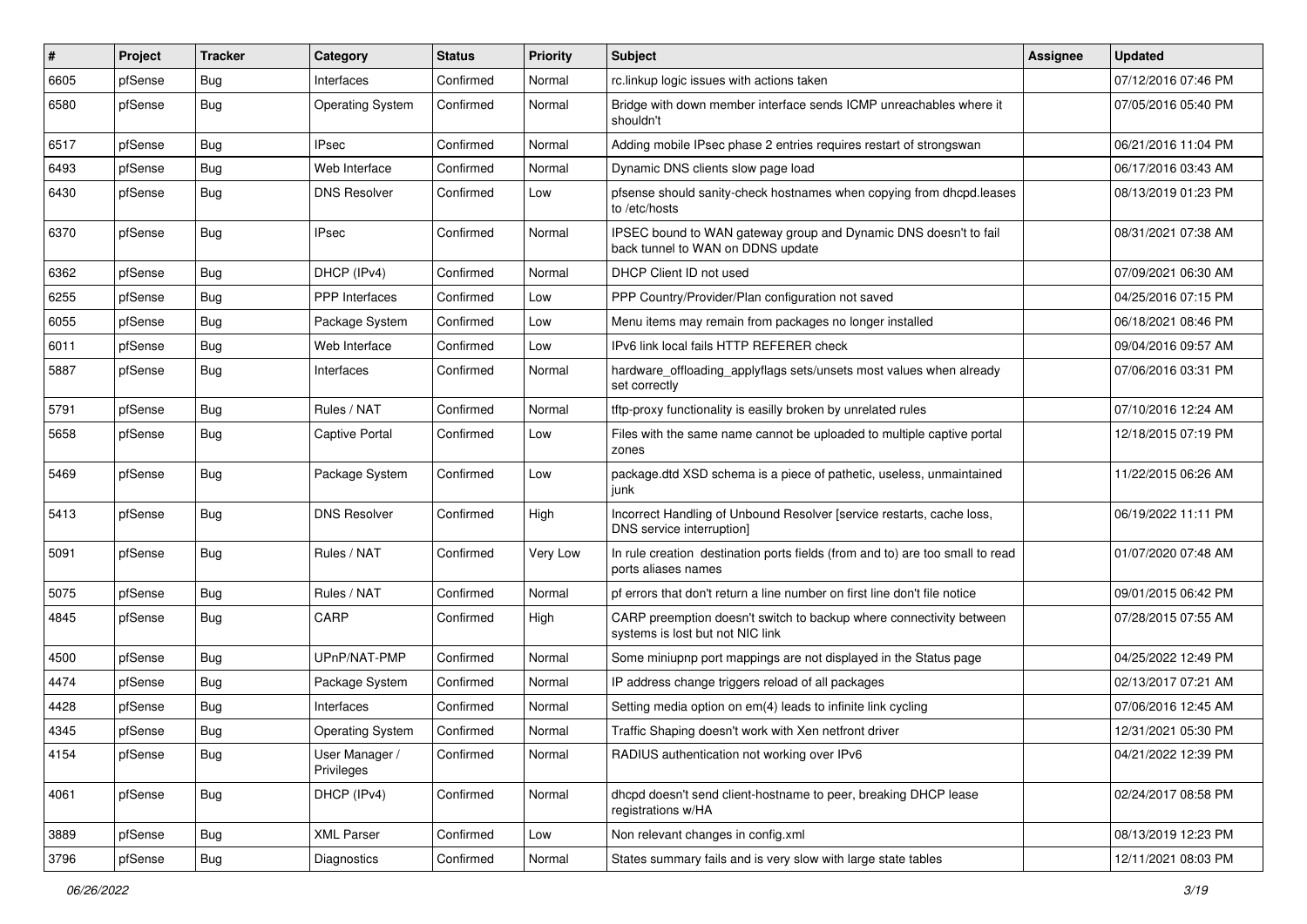| #     | Project | <b>Tracker</b> | Category                            | <b>Status</b> | <b>Priority</b> | <b>Subject</b>                                                                                  | <b>Assignee</b> | <b>Updated</b>      |
|-------|---------|----------------|-------------------------------------|---------------|-----------------|-------------------------------------------------------------------------------------------------|-----------------|---------------------|
| 2234  | pfSense | <b>Bug</b>     | Web Interface                       | Confirmed     | Low             | Status: Traffic Graph - only shows interface's subnet                                           |                 | 01/15/2022 08:33 PM |
| 2042  | pfSense | Bug            | <b>NAT Reflection</b>               | Confirmed     | Low             | NAT reflection doesn't apply to self-initiated traffic                                          |                 | 01/21/2021 10:38 PM |
| 1848  | pfSense | <b>Bug</b>     | <b>Traffic Shaper</b><br>(Limiters) | Confirmed     | Normal          | Limiters after policy routing has taken place do not behave correctly                           |                 | 10/25/2014 09:18 PM |
| 1813  | pfSense | Bug            | Rules / NAT                         | Confirmed     | Normal          | Static routes on WAN interfaces overridden by route-to for<br>firewall-initiated traffic        |                 | 11/09/2016 02:06 PM |
| 1186  | pfSense | <b>Bug</b>     | <b>RRD Graphs</b>                   | Confirmed     | Normal          | When in pure routing mode the rrd graphs are blank                                              |                 | 09/16/2015 04:31 PM |
| 13297 | pfSense | Feature        | Routing                             | <b>New</b>    | Normal          | Support for Gateway Groups as Static Route destinations                                         |                 | 06/24/2022 07:41 AM |
| 13296 | pfSense | Feature        | DHCP (IPv6)                         | New           | Normal          | Add support for DHCP6 OPTION_PD_EXCLUDE (RFC 6603)                                              |                 | 06/24/2022 10:10 PM |
| 13294 | pfSense | Feature        | Gateways                            | New           | Low             | Change gateway name                                                                             |                 | 06/22/2022 06:07 PM |
| 13293 | pfSense | Feature        | OpenVPN                             | New           | Normal          | Option to set auth-gen-token in OpenVPN GUI                                                     |                 | 06/21/2022 02:35 PM |
| 13289 | pfSense | <b>Bug</b>     | Backup / Restore                    | New           | Low             | Attempting to restore a 0 byte "config.xml" prints an error that the file<br>cannot be read     |                 | 06/20/2022 10:46 AM |
| 13288 | pfSense | Bug            | Configuration<br>Backend            | <b>New</b>    | Normal          | Encode FreeRADIUS Custom Options                                                                |                 | 06/20/2022 10:36 AM |
| 13287 | pfSense | Feature        | Configuration<br>Backend            | <b>New</b>    | Normal          | Encode OpenVPN Custom Options                                                                   |                 | 06/20/2022 10:33 AM |
| 13280 | pfSense | <b>Bug</b>     | Unknown                             | <b>New</b>    | Normal          | Entries duplicated in /boot/loader.conf                                                         |                 | 06/19/2022 11:11 AM |
| 13279 | pfSense | Bug            | Interfaces                          | <b>New</b>    | Normal          | DHCP config override affects Gateway installation.                                              |                 | 06/17/2022 07:25 AM |
| 13277 | pfSense | <b>Bug</b>     | <b>IGMP Proxy</b>                   | New           | Normal          | IGMP Proxy webConfigurator Page Always Produces Error                                           |                 | 06/16/2022 07:50 PM |
| 13276 | pfSense | Bug            | <b>IGMP Proxy</b>                   | New           | Normal          | IGMP Proxy Error Message for Logging Links to System Log Instead of<br>Routing Log              |                 | 06/16/2022 07:48 PM |
| 13273 | pfSense | <b>Bug</b>     | DHCP (IPv4)                         | <b>New</b>    | Normal          | dhclient can use conflicting recorded leases                                                    |                 | 06/14/2022 11:07 AM |
| 13267 | pfSense | Bug            | OpenVPN                             | <b>New</b>    | Normal          | dpinger continues to run on OpenVPN gateway after OpenVPN service is<br>stopped.                |                 | 06/12/2022 02:49 PM |
| 13264 | pfSense | Feature        | <b>IPsec</b>                        | <b>New</b>    | Normal          | IPSec Phase2 select multiple PFS key groups                                                     |                 | 06/10/2022 04:29 PM |
| 13263 | pfSense | <b>Bug</b>     | DHCP (IPv4)                         | <b>New</b>    | Low             | Deleting a static DHCP entry when the related IP is not in the arp table<br>spams the log       |                 | 06/10/2022 11:18 AM |
| 13260 | pfSense | Feature        | Authentication                      | <b>New</b>    | Normal          | Add support for OpenVPN static-challenge                                                        |                 | 06/09/2022 02:04 PM |
| 13256 | pfSense | Feature        | DHCP (IPv4)                         | New           | Normal          | Better handling of duplicate IPs in static DHCP assignments                                     |                 | 06/11/2022 04:51 PM |
| 13254 | pfSense | <b>Bug</b>     | <b>DNS Resolver</b>                 | New           | Normal          | DNS resolver does not update "unbound.conf" file during link down<br>events                     |                 | 06/08/2022 07:55 AM |
| 13253 | pfSense | <b>Bug</b>     | DHCP (IPv6)                         | New           | Normal          | 'dhcp6c' is not restarted when applying settings when multiple WANs<br>are configured for DHCP6 |                 | 06/06/2022 02:58 PM |
| 13252 | pfSense | <b>Bug</b>     | Upgrade                             | New           | Normal          | reduce frequency of php-fpm socket connection attempts from<br>check reload status              |                 | 06/12/2022 11:11 AM |
| 13249 | pfSense | <b>Bug</b>     | Console Menu                        | New           | Normal          | Running playback comands multiple times results in PHP error                                    |                 | 06/06/2022 07:02 AM |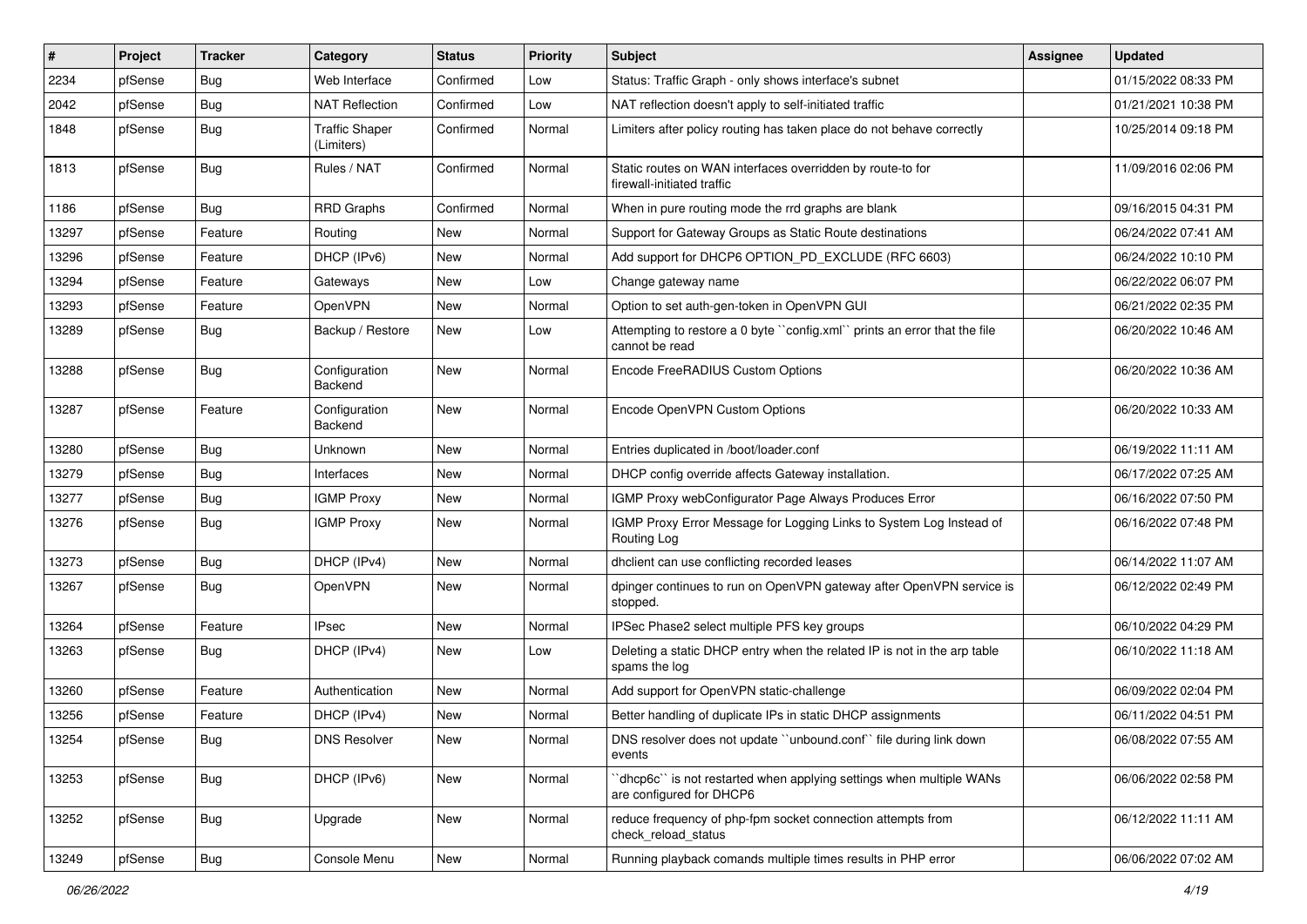| #     | Project | <b>Tracker</b> | Category                        | <b>Status</b> | <b>Priority</b> | <b>Subject</b>                                                                                                                      | <b>Assignee</b> | <b>Updated</b>      |
|-------|---------|----------------|---------------------------------|---------------|-----------------|-------------------------------------------------------------------------------------------------------------------------------------|-----------------|---------------------|
| 13248 | pfSense | Regression     | DHCP (IPv6)                     | New           | Normal          | IPv6 Router Advertisements runs when config.xml does not contain an<br>entry for the interface                                      |                 | 06/05/2022 07:44 PM |
| 13244 | pfSense | Feature        | Web Interface                   | New           | Normal          | Add help text under Timezone settings in the GUI                                                                                    |                 | 06/03/2022 01:00 PM |
| 13242 | pfSense | Feature        | Gateway Monitoring              | <b>New</b>    | Normal          | Enhancements to static route creation/deletion for dpinger monitor IPs                                                              |                 | 06/03/2022 11:20 AM |
| 13240 | pfSense | Bug            | Rules / NAT                     | <b>New</b>    | Normal          | Dynamic NPt entry UI has a couple quirks                                                                                            |                 | 06/02/2022 09:32 PM |
| 13237 | pfSense | <b>Bug</b>     | DHCP (IPv6)                     | <b>New</b>    | Normal          | dhcp6c script cannot be executed safely                                                                                             |                 | 06/01/2022 11:20 AM |
| 13227 | pfSense | Feature        | IPsec                           | New           | High            | Enable IPSec Virtual IP Pool assignment by Radius for Mobile Users -<br>SIMPLE FIX                                                  |                 | 05/27/2022 10:15 AM |
| 13224 | pfSense | Bug            | Notifications                   | <b>New</b>    | Normal          | Email notification flood when UPS (NUT) and WAN send notifications                                                                  |                 | 05/27/2022 01:58 AM |
| 13222 | pfSense | <b>Bug</b>     | UPnP/NAT-PMP                    | <b>New</b>    | Normal          | CARP IP does not listen for NAT-PMP packets                                                                                         |                 | 05/26/2022 02:28 PM |
| 13220 | pfSense | Feature        | Captive Portal                  | New           | Very Low        | Voucher per-roll bandwidth restrictions and traffic quotas                                                                          |                 | 05/26/2022 08:16 AM |
| 13219 | pfSense | Feature        | <b>Captive Portal</b>           | New           | Very Low        | Enable/Disable single voucher roll                                                                                                  |                 | 05/26/2022 08:14 AM |
| 13187 | pfSense | Documentation  | Upgrade                         | <b>New</b>    | Normal          | Azure Frequently asked questions                                                                                                    |                 | 05/20/2022 06:52 AM |
| 13168 | pfSense | Feature        | Dashboard                       | New           | Low             | Multiple Dashboard views for a single user                                                                                          |                 | 05/16/2022 07:53 AM |
| 13167 | pfSense | <b>Bug</b>     | Dynamic DNS                     | New           | Normal          | phpDynDNS: DigitalOcean ddns update fails (bad request, invalid<br>character '-' in request_id)                                     |                 | 06/16/2022 09:30 PM |
| 13161 | pfSense | Feature        | Web Interface                   | <b>New</b>    | Very Low        | FLASH PORT'S LED button, to help quickly find port that need to be<br>connected to patch&cable                                      |                 | 05/14/2022 06:35 AM |
| 13159 | pfSense | Todo           | Web Interface                   | New           | <b>Very Low</b> | Decrease distance between img-buttons in webGUI to eliminate mistake<br>entry                                                       |                 | 05/14/2022 06:52 AM |
| 13158 | pfSense | Bug            | Web Interface                   | <b>New</b>    | Normal          | Input validation error when applying limiter changes                                                                                |                 | 05/14/2022 05:32 PM |
| 13144 | pfSense | <b>Bug</b>     | Rules / NAT                     | <b>New</b>    | Very Low        | Firewall rule entries can get out of sync when entries are deleted while<br>other administrators are editing entries simultaneously |                 | 05/10/2022 07:26 AM |
| 13110 | pfSense | Bug            | CARP                            | <b>New</b>    | Very Low        | changing CARP VIP address does not update outbound NAT interface IP                                                                 |                 | 05/03/2022 02:52 PM |
| 13091 | pfSense | Feature        | OpenVPN                         | New           | Normal          | RFE: Ability to specify the order of OpenVPN Authentication servers                                                                 |                 | 04/22/2022 04:30 PM |
| 13087 | pfSense | <b>Bug</b>     | <b>OpenVPN</b>                  | <b>New</b>    | Normal          | OpenVPN Server: hide WINS servers list when netbios option is<br>unchecked while WINS servers is checked                            |                 | 04/22/2022 10:29 AM |
| 13076 | pfSense | Bug            | <b>Gateway Monitoring</b>       | New           | Normal          | Marking a gateway as down does not affect IPsec entries using gateway<br>groups                                                     |                 | 06/03/2022 10:32 AM |
| 13068 | pfSense | <b>Bug</b>     | Aliases / Tables                | New           | Normal          | Error loading rules when URL Table IPs content is empty                                                                             |                 | 04/17/2022 09:07 PM |
| 13067 | pfSense | <b>Bug</b>     | FilterDNS                       | New           | Normal          | filterdns resolve interval is twice the intended value                                                                              |                 | 04/17/2022 07:45 PM |
| 13058 | pfSense | Todo           | Rules / NAT                     | New           | Normal          | Add static routes and directly connected networks back to policy route<br>negation rules                                            |                 | 04/13/2022 08:05 AM |
| 13051 | pfSense | Bug            | <b>Traffic Shaper</b><br>(ALTQ) | New           | Normal          | Firewall traffic shaper by interface selection unknow                                                                               |                 | 04/12/2022 07:03 AM |
| 13046 | pfSense | <b>Bug</b>     | Rules / NAT                     | New           | Normal          | Floating rule applied to IPv6 interface with a SLAAC DHCPv6 gateway<br>reports error on boot                                        |                 | 04/11/2022 09:50 AM |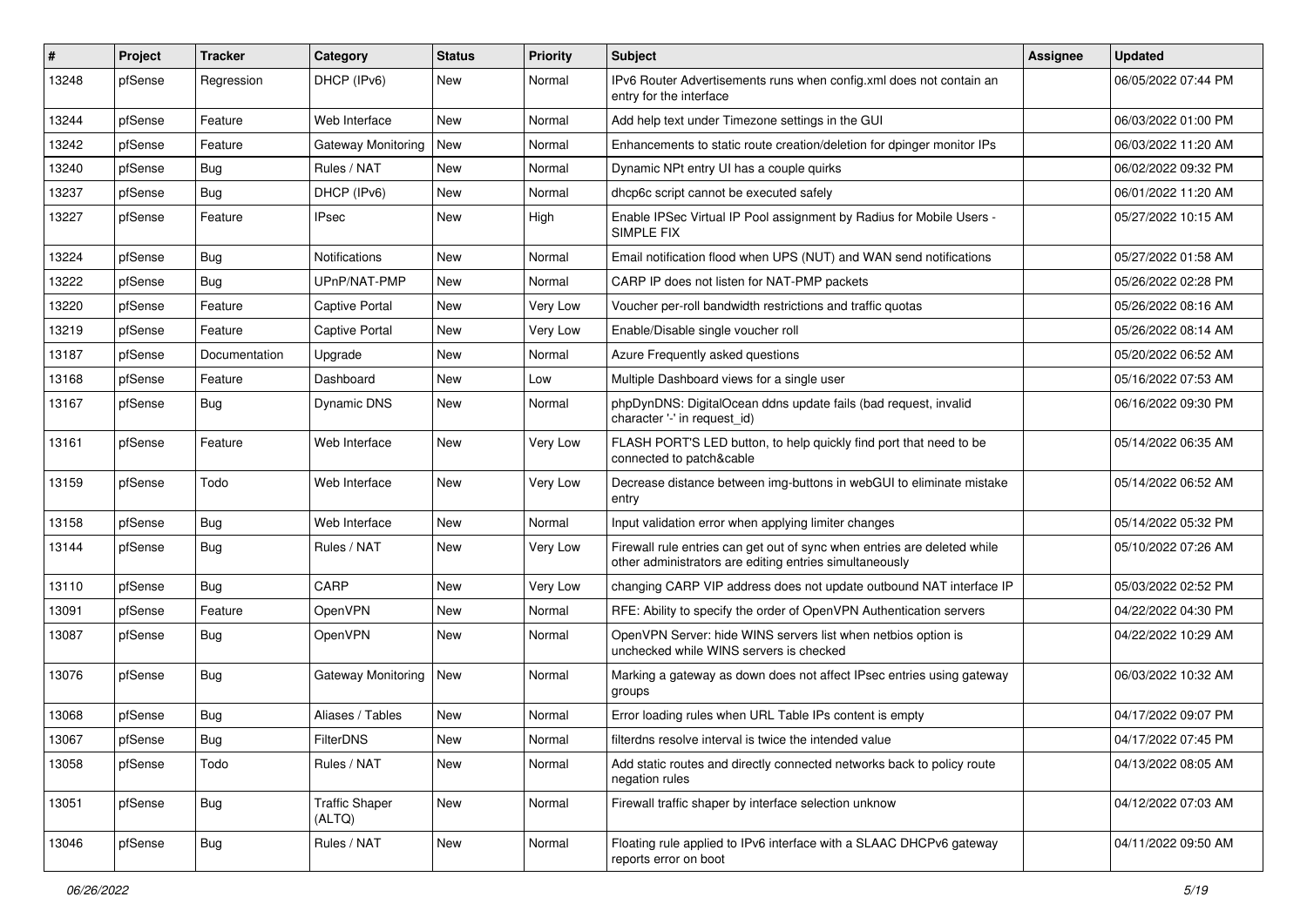| #     | Project | <b>Tracker</b> | Category                                        | <b>Status</b> | <b>Priority</b> | Subject                                                                                       | <b>Assignee</b> | <b>Updated</b>      |
|-------|---------|----------------|-------------------------------------------------|---------------|-----------------|-----------------------------------------------------------------------------------------------|-----------------|---------------------|
| 13017 | pfSense | Feature        | Packet Capture                                  | New           | Normal          | Packet capture: add preview results while capture is running                                  |                 | 04/09/2022 11:08 AM |
| 13009 | pfSense | Feature        | OpenVPN                                         | <b>New</b>    | Normal          | Add option for multiple remote addresses to OpenVPN Client                                    |                 | 03/31/2022 12:42 PM |
| 13003 | pfSense | <b>Bug</b>     | Hardware / Drivers                              | New           | Normal          | Malicious Driver Detection event on ixl driver                                                |                 | 06/25/2022 05:00 PM |
| 13000 | pfSense | <b>Bug</b>     | IPsec                                           | New           | Low             | IPsec AES-GCM encryption algorithm "Key Length" field should be<br>labeled "ICV Length"       |                 | 03/30/2022 07:40 AM |
| 12960 | pfSense | Bug            | Installer                                       | <b>New</b>    | Normal          | VGA installer image defaults to serial console, serial console is default in<br>GUI settings  |                 | 05/10/2022 03:19 PM |
| 12950 | pfSense | Bug            | Routing                                         | <b>New</b>    | Normal          | OpenVPN as default gateway does not get set at boot time                                      |                 | 04/09/2022 05:46 PM |
| 12947 | pfSense | <b>Bug</b>     | DHCP (IPv6)                                     | New           | Normal          | DHCP6 client does not take any action if the interface IPv6 address<br>changes during renewal |                 | 06/19/2022 09:34 PM |
| 12938 | pfSense | Bug            | <b>IPv6 Router</b><br>Advertisements<br>(RADVD) | New           | Normal          | MaxRtrAdvInterval would allow stale DNS servers to be deleted faster                          |                 | 03/12/2022 09:37 AM |
| 12927 | pfSense | Bug            | OpenVPN                                         | New           | Normal          | OpenVPN with OCSP enabled allows connections with revoked<br>certificates                     |                 | 03/24/2022 08:22 AM |
| 12922 | pfSense | Bug            | DHCP (IPv4)                                     | New           | Normal          | Classless static routes received on DHCP WAN can override chosen<br>default gateway           |                 | 03/28/2022 10:08 AM |
| 12905 | pfSense | <b>Bug</b>     | Web Interface                                   | New           | Normal          | Add VLAN Re-assignment to Import Interface Mismatch Wizard                                    |                 | 03/07/2022 08:05 AM |
| 12903 | pfSense | Feature        | <b>Notifications</b>                            | <b>New</b>    | Normal          | alternative authentication methods for email notifications?                                   |                 | 03/07/2022 07:52 AM |
| 12888 | pfSense | <b>Bug</b>     | Rules / NAT                                     | New           | Normal          | pfSense sends un-NATed packets during OpenVPN startup                                         |                 | 03/01/2022 03:13 PM |
| 12875 | pfSense | Bug            | Package System                                  | New           | Normal          | Import zabbix-agent6 and zabbix-proxy6 from FreeBSD Ports                                     |                 | 05/28/2022 06:50 PM |
| 12874 | pfSense | Feature        | OpenVPN                                         | New           | Normal          | OpenVPN RADIUS Framed-Pool                                                                    |                 | 02/25/2022 02:24 PM |
| 12857 | pfSense | <b>Bug</b>     | Gateways                                        | New           | Normal          | Firewall gateway goes away when making changes to Bridge0 device                              |                 | 02/27/2022 11:20 AM |
| 12850 | pfSense | <b>Bug</b>     | Routing                                         | New           | Low             | Console error during boot: "route: route has not been found"                                  |                 | 02/22/2022 08:27 AM |
| 12848 | pfSense | Feature        | Dynamic DNS                                     | New           | Normal          | Evaluation of the DynDNS "Result Match" string                                                |                 | 02/22/2022 02:01 AM |
| 12828 | pfSense | <b>Bug</b>     | <b>Wireless</b>                                 | New           | Normal          | pfSense keeps crashing (Fatal trap 12: page fault while in kernel mode)                       |                 | 02/21/2022 07:55 AM |
| 12823 | pfSense | <b>Bug</b>     | DHCP (IPv6)                                     | New           | Normal          | Multiple DHCP6 WAN connections PPPoE interface 'defached' status                              |                 | 02/18/2022 05:39 AM |
| 12813 | pfSense | Feature        | Installer                                       | New           | Low             | Recover extra data in the installer                                                           |                 | 02/17/2022 07:52 AM |
| 12797 | pfSense | <b>Bug</b>     | UPnP/NAT-PMP                                    | New           | Normal          | UPnP+STUN forms invalid outbound NAT rules using the external<br>address discovered from STUN |                 | 02/15/2022 01:01 PM |
| 12774 | pfSense | <b>Bug</b>     | Backup / Restore                                | New           | Normal          | Picture widget image is not saved in backup                                                   |                 | 04/04/2022 04:48 AM |
| 12768 | pfSense | Feature        | Upgrade                                         | New           | Normal          | pfSense-repo: Make sure default config file exists                                            |                 | 05/17/2022 02:32 PM |
| 12764 | pfSense | <b>Bug</b>     | Gateways                                        | New           | Normal          | VTI gateway status is pending after assigning the VTI interface                               |                 | 02/07/2022 05:41 AM |
| 12747 | pfSense | Bug            | Logging                                         | New           | Normal          | System log is filled by sshguard                                                              |                 | 05/03/2022 03:08 AM |
| 12746 | pfSense | Feature        | Interfaces                                      | New           | High            | IPoE feature for WAN interface                                                                |                 | 02/01/2022 01:42 AM |
| 12737 | pfSense | Bug            | Certificates                                    | New           | Normal          | CApath is not defined by default in curl                                                      |                 | 05/17/2022 02:30 PM |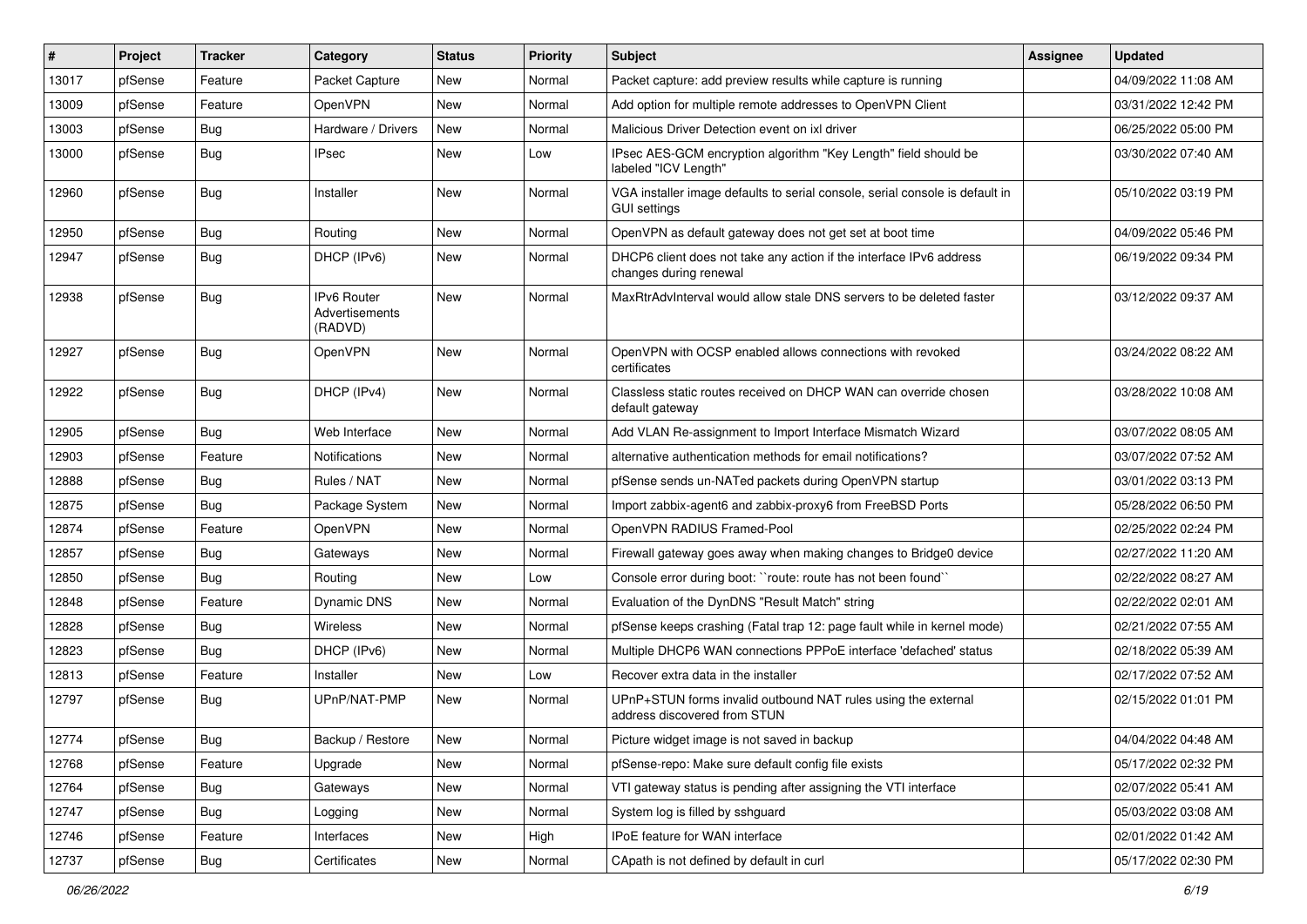| #     | Project | <b>Tracker</b> | Category                | <b>Status</b> | <b>Priority</b> | Subject                                                                                                                | <b>Assignee</b> | <b>Updated</b>      |
|-------|---------|----------------|-------------------------|---------------|-----------------|------------------------------------------------------------------------------------------------------------------------|-----------------|---------------------|
| 12730 | pfSense | <b>Bug</b>     | <b>Captive Portal</b>   | New           | Normal          | RADIUS accounting does not work if WAN is down                                                                         |                 | 01/26/2022 05:13 AM |
| 12726 | pfSense | <b>Bug</b>     | Authentication          | <b>New</b>    | Normal          | LDAP select container button auto populate                                                                             |                 | 01/25/2022 01:48 PM |
| 12708 | pfSense | <b>Bug</b>     | Aliases / Tables        | New           | Normal          | alias with non resolving DNS entry breaks underlying pf table                                                          |                 | 02/20/2022 06:13 PM |
| 12679 | pfSense | Feature        | Interfaces              | <b>New</b>    | Normal          | Remind user to update DHCPv6 range when changing interface IPv6<br>prefix                                              |                 | 01/12/2022 07:36 AM |
| 12676 | pfSense | Feature        | Rules / NAT             | <b>New</b>    | Normal          | Add the Tagged option on the Port Forward rules edit page                                                              |                 | 01/11/2022 05:52 AM |
| 12665 | pfSense | Feature        | Rules / NAT             | New           | Normal          | Ability to add custom pf rules from the GUI                                                                            |                 | 01/07/2022 09:30 AM |
| 12648 | pfSense | <b>Bug</b>     | <b>Captive Portal</b>   | <b>New</b>    | Normal          | Undocumented variables 'listenporthttp' and 'listenporthttps'                                                          |                 | 12/28/2021 10:44 AM |
| 12632 | pfSense | Bug            | Gateways                | New           | High            | Assigning a /30 WAN IP address at the console does not save the<br>gateway correctly                                   |                 | 05/17/2022 02:28 PM |
| 12625 | pfSense | Feature        | Logging                 | New           | Normal          | Granular logging options for default firewall rules.                                                                   |                 | 12/21/2021 06:39 PM |
| 12612 | pfSense | <b>Bug</b>     | <b>DNS Resolver</b>     | <b>New</b>    | Normal          | DNS Resolver is restarted during every "rc.newwanip" event                                                             |                 | 06/03/2022 07:13 AM |
| 12602 | pfSense | Feature        | Dynamic DNS             | <b>New</b>    | Normal          | DHCPv6 should allow DDNS Client updates for hosts                                                                      |                 | 12/15/2021 11:00 AM |
| 12600 | pfSense | Feature        | Aliases / Tables        | New           | Normal          | allow custom mask for a network alias created from a FQDN                                                              |                 | 12/15/2021 10:50 AM |
| 12581 | pfSense | Regression     | DHCP (IPv6)             | New           | Normal          | CARP IPv6 assigned address does not get advertised to endpoints with<br><b>RADV</b>                                    |                 | 12/16/2021 02:34 PM |
| 12564 | pfSense | Feature        | Aliases / Tables        | New           | Low             | add column to show that an Alias is in use by or not                                                                   |                 | 12/04/2021 07:25 PM |
| 12563 | pfSense | <b>Bug</b>     | OpenVPN                 | <b>New</b>    | Normal          | OpenVPN server doesn't support Framed-IPv6-Address RADIUS attribute                                                    |                 | 12/03/2021 11:19 AM |
| 12553 | pfSense | Feature        | Backup / Restore        | New           | Normal          | Auto Config Backup: Allow selecting multiple backups for deletion                                                      |                 | 02/22/2022 04:27 AM |
| 12552 | pfSense | <b>Bug</b>     | OpenVPN                 | New           | Normal          | "Pull DNS" option within OpenVPN client does not cause pfSense to use<br>DNS servers assigned by remote OpenVPN server |                 | 12/08/2021 08:45 AM |
| 12551 | pfSense | Feature        | <b>DNS Resolver</b>     | <b>New</b>    | Low             | Add ability to set DNS resolver search domain list                                                                     |                 | 12/01/2021 11:18 AM |
| 12544 | pfSense | <b>Bug</b>     | <b>Operating System</b> | New           | Normal          | OpenSSH vulnerabilities                                                                                                |                 | 06/25/2022 05:47 PM |
| 12542 | pfSense | <b>Bug</b>     | Virtual IP Addresses    | <b>New</b>    | Normal          | Cannot assign a same IPv6 Link-Local address to different interfaces                                                   |                 | 11/25/2021 01:41 AM |
| 12539 | pfSense | <b>Bug</b>     | Interfaces              | <b>New</b>    | Low             | Changing VLAN ID for LAN interface in assignments silently fails.                                                      |                 | 11/23/2021 04:12 AM |
| 12535 | pfSense | Documentation  | Routing                 | <b>New</b>    | Normal          | Negate Rules function does not match the description                                                                   |                 | 11/19/2021 02:03 PM |
| 12522 | pfSense | Feature        | OpenVPN                 | <b>New</b>    | Very Low        | More flexible Client-Specific Override options for controlling options<br>pushed to clients                            |                 | 04/11/2022 03:11 PM |
| 12521 | pfSense | Feature        | <b>Operating System</b> | New           | Very Low        | Add the BBR2, QUIC, RACK Congestion Control (CC) protocols                                                             |                 | 11/15/2021 07:40 AM |
| 12519 | pfSense | Bug            | Authentication          | New           | Normal          | Fail authentication using special character in password via the LDAP<br>connector                                      |                 | 11/12/2021 07:39 AM |
| 12509 | pfSense | Bug            | OpenVPN                 | New           | Normal          | Deffered authentication does not work with auth-gen-token external-auth<br>or pusk "auth-token"                        |                 | 11/08/2021 04:01 AM |
| 12508 | pfSense | <b>Bug</b>     | <b>DHCP Relay</b>       | New           | Normal          | DHCP Relay over VPN                                                                                                    |                 | 11/06/2021 11:25 AM |
| 12504 | pfSense | Bug            | Interfaces              | New           | Normal          | BCM57412 NetXtreme-E 10Gb RDMA Ethernet controller issue                                                               |                 | 11/05/2021 04:51 AM |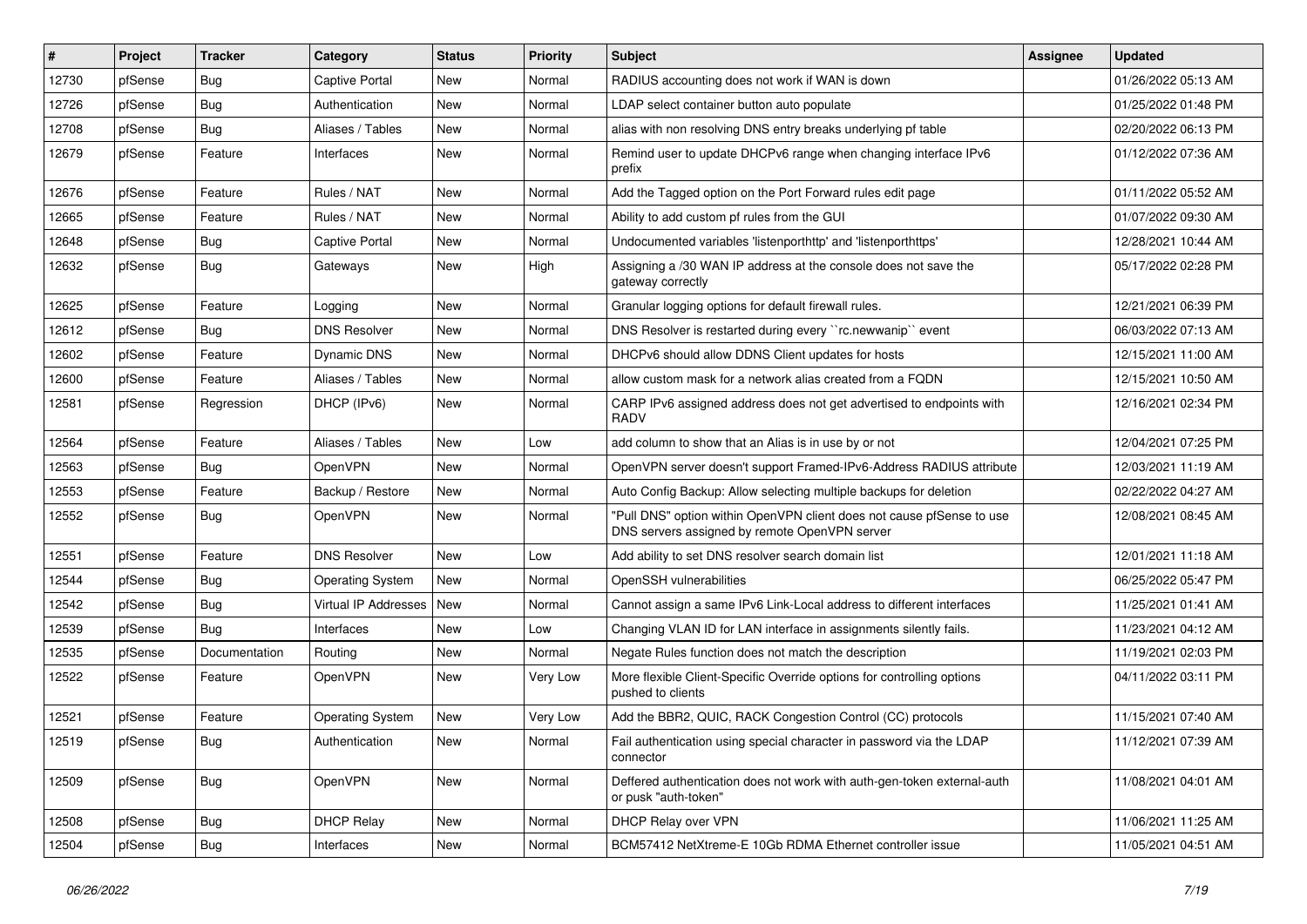| #     | Project | <b>Tracker</b> | Category                        | <b>Status</b> | <b>Priority</b> | <b>Subject</b>                                                                                                                   | <b>Assignee</b> | <b>Updated</b>      |
|-------|---------|----------------|---------------------------------|---------------|-----------------|----------------------------------------------------------------------------------------------------------------------------------|-----------------|---------------------|
| 12483 | pfSense | <b>Bug</b>     | Configuration<br>Backend        | <b>New</b>    | Normal          | GUI creates inconsistent config.xml                                                                                              |                 | 10/23/2021 06:48 AM |
| 12473 | pfSense | Feature        | IPsec                           | <b>New</b>    | Normal          | Allow user adjustment of IPsec Keep Alive periodic checks                                                                        |                 | 12/22/2021 05:59 AM |
| 12467 | pfSense | Bug            | <b>Captive Portal</b>           | <b>New</b>    | Normal          | CP error on client disconnect after reboot                                                                                       |                 | 10/17/2021 05:35 AM |
| 12466 | pfSense | Feature        | OpenVPN                         | <b>New</b>    | <b>Very Low</b> | Option to Disable Renegotiation timer in OpenVPN Server                                                                          |                 | 06/25/2022 05:03 PM |
| 12459 | pfSense | Todo           | Virtual IP Addresses   New      |               | Normal          | Add IP Alias subnet input validation                                                                                             |                 | 10/15/2021 09:35 AM |
| 12458 | pfSense | Feature        | Authentication                  | <b>New</b>    | Normal          | Use "unixHomeDirectory" instead of "homeDirectory" when LDAP<br>authentication server is Active Directory                        |                 | 10/15/2021 08:18 AM |
| 12451 | pfSense | <b>Bug</b>     | Virtual IP Addresses New        |               | Normal          | deleteVIP() does not check RFC2136 Update Source                                                                                 |                 | 10/13/2021 10:06 AM |
| 12436 | pfSense | Bug            | PPPoE Server                    | New           | Normal          | Pppoe server config gui does not allow setting of chap authentication, and<br>sets the network start address for allocation to 0 |                 | 10/21/2021 08:15 AM |
| 12421 | pfSense | <b>Bug</b>     | Rules / NAT                     | <b>New</b>    | Normal          | IPV6 limiter bug                                                                                                                 |                 | 10/02/2021 08:44 AM |
| 12401 | pfSense | <b>Bug</b>     | <b>Traffic Graphs</b>           | <b>New</b>    | Normal          | Traffic graphs with untagged and tagged VLAN on same interface                                                                   |                 | 09/23/2021 09:18 PM |
| 12393 | pfSense | Bug            | <b>Traffic Shaper</b><br>(ALTQ) | New           | Low             | Priority of gOthersLow higher than default queues                                                                                |                 | 09/21/2021 02:48 PM |
| 12382 | pfSense | Regression     | OpenVPN                         | New           | Normal          | Certificate Depth checking creates OpenVPN micro-outages every time a<br>user authenticates after 2.5.2 upgrade                  |                 | 01/17/2022 04:17 AM |
| 12370 | pfSense | Feature        | Rules / NAT                     | <b>New</b>    | Low             | Add limiters to Queue column on firewall rule list                                                                               |                 | 09/14/2021 07:37 AM |
| 12367 | pfSense | Todo           | Installer                       | New           | Normal          | ZFS: Do not show memstick disk on target list                                                                                    |                 | 09/13/2021 07:37 AM |
| 12357 | pfSense | <b>Bug</b>     | <b>Captive Portal</b>           | New           | Normal          | Captive Portal popup Logout button loads full login page in popup when<br>clicked                                                |                 | 10/27/2021 12:10 PM |
| 12343 | pfSense | Feature        | Diagnostics                     | <b>New</b>    | Low             | Real time traffic monitoring                                                                                                     |                 | 09/06/2021 01:26 PM |
| 12300 | pfSense | Feature        | Hardware / Drivers              | New           | Normal          | Add Aquantia Atlantic driver to pfsense                                                                                          |                 | 09/14/2021 06:49 AM |
| 12283 | pfSense | Bug            | Authentication                  | New           | Normal          | LDAP/RADIUS authentication servers configuration does not allow source<br>IP address to be specified                             |                 | 08/20/2021 01:15 AM |
| 12259 | pfSense | Bug            | <b>Operating System</b>         | <b>New</b>    | Normal          | Intel em NICs Suffering Performance Degradation on FreeBSD12                                                                     |                 | 02/25/2022 09:28 PM |
| 12249 | pfSense | Bug            | Backup / Restore                | New           | Normal          | HAProxy causing failed ACB backups                                                                                               |                 | 11/15/2021 11:58 PM |
| 12248 | pfSense | Feature        | Package System                  | <b>New</b>    | Low             | Package Update Availability Notification                                                                                         |                 | 11/28/2021 10:02 AM |
| 12243 | pfSense | Todo           | Package System                  | <b>New</b>    | Normal          | Implement "``plugin_interfaces()```                                                                                              |                 | 02/07/2022 03:50 AM |
| 12190 | pfSense | Feature        | Rules / NAT                     | New           | Normal          | Add ability to reference ipv6 prefix in firewall rules and aliases                                                               |                 | 08/05/2021 01:47 PM |
| 12183 | pfSense | Regression     | Interfaces                      | New           | Low             | Changing MAC address for PPP parent interface stopped working                                                                    |                 | 04/20/2022 04:16 PM |
| 12139 | pfSense | Feature        | <b>DNS Forwarder</b>            | New           | Normal          | Add support in for specifying a DNSMASQ configuration file                                                                       |                 | 07/16/2021 09:45 PM |
| 12122 | pfSense | <b>Bug</b>     | Web Interface                   | New           | Normal          | Perform greedy actions asychronously                                                                                             |                 | 07/10/2021 01:10 PM |
| 12121 | pfSense | Feature        | OpenVPN                         | New           | Normal          | Wider "local network(s)" fields in OpenVPN server configuration                                                                  |                 | 07/19/2021 07:37 AM |
| 12120 | pfSense | Feature        | <b>DHCP Relay</b>               | New           | Normal          | Permit several sets of destination DHCP servers in DHCP relay                                                                    |                 | 07/11/2021 05:41 PM |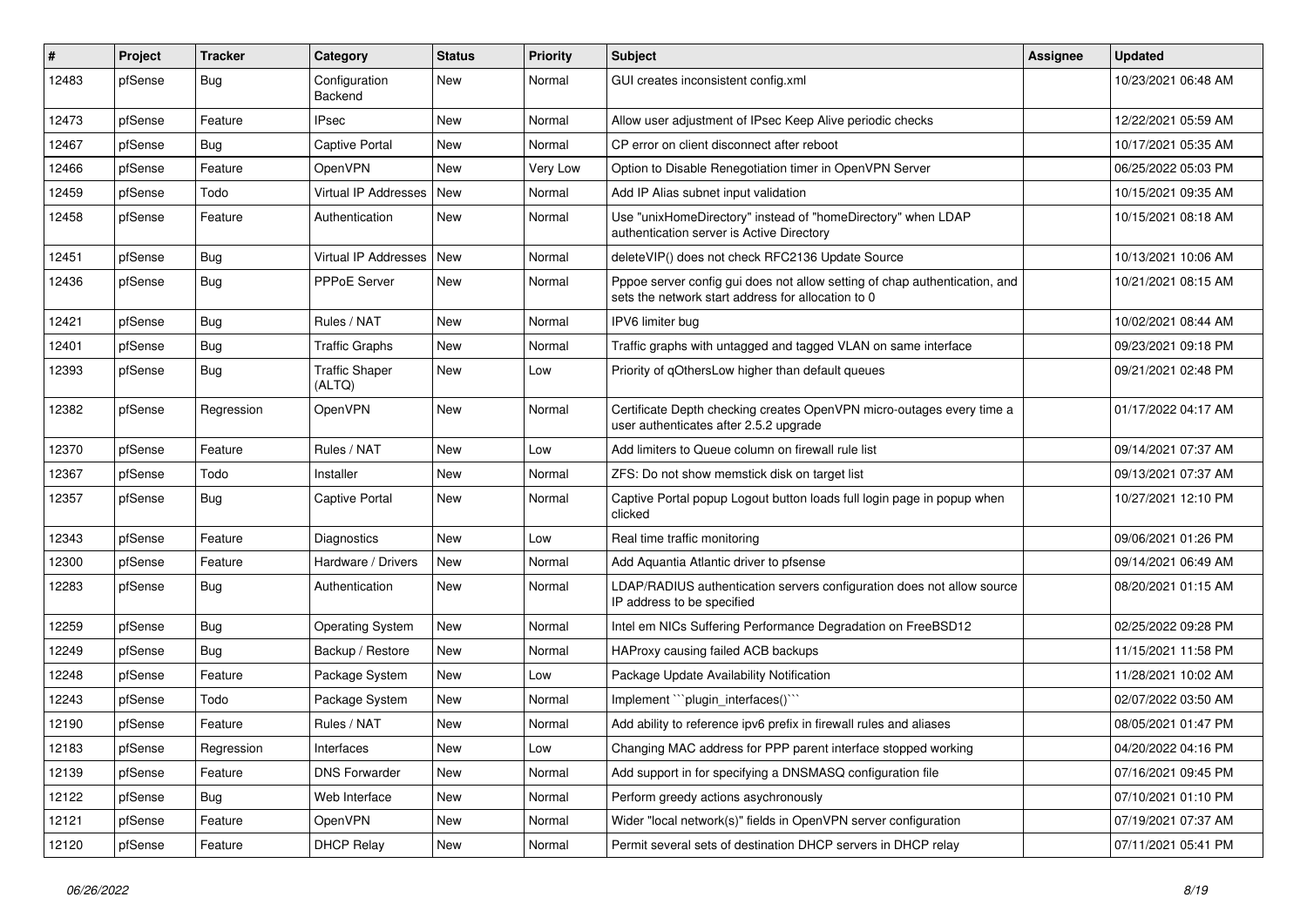| #     | Project | <b>Tracker</b> | Category                | <b>Status</b> | <b>Priority</b> | <b>Subject</b>                                                                                           | <b>Assignee</b> | <b>Updated</b>      |
|-------|---------|----------------|-------------------------|---------------|-----------------|----------------------------------------------------------------------------------------------------------|-----------------|---------------------|
| 12095 | pfSense | Bug            | Authentication          | New           | Normal          | Memory leak in pcscd                                                                                     |                 | 06/01/2022 01:01 PM |
| 12091 | pfSense | Feature        | Authentication          | <b>New</b>    | Normal          | RFE: Add support for sssd authentication                                                                 |                 | 12/10/2021 04:55 PM |
| 12077 | pfSense | Feature        | Gateways                | New           | Normal          | Allow stick-connections per gateway group                                                                |                 | 06/24/2021 08:45 AM |
| 12070 | pfSense | Bug            | DHCP (IPv4)             | New           | Low             | VLAN0 for WAN DHCP                                                                                       |                 | 12/23/2021 04:31 PM |
| 12067 | pfSense | Bug            | DHCP (IPv4)             | <b>New</b>    | <b>Very Low</b> | <b>DHCP Monitoring Statistics Error</b>                                                                  |                 | 06/21/2021 08:39 AM |
| 12066 | pfSense | Feature        | <b>Operating System</b> | <b>New</b>    | Very Low        | Include man and man pages for all core programs and packages                                             |                 | 06/21/2021 07:44 AM |
| 12056 | pfSense | Bug            | Logging                 | New           | Normal          | Filterlog says "Unknown Option %u"                                                                       |                 | 06/18/2021 05:51 AM |
| 12025 | pfSense | Todo           | Web Interface           | New           | Very Low        | Add 1:1 Validation to Notify Someone They are 1:1 NAT'ing an Interface<br>Address                        |                 | 06/11/2021 10:05 AM |
| 12013 | pfSense | Bug            | Logging                 | New           | Low             | Reading log data is inefficient in certain cases                                                         |                 | 06/08/2021 07:35 AM |
| 11974 | pfSense | Feature        | <b>XMLRPC</b>           | New           | Normal          | XMLRPC synchronization for igmmproxy settings                                                            |                 | 05/29/2021 03:58 PM |
| 11956 | pfSense | Feature        | Web Interface           | New           | Normal          | "add" button in the top of pages with many user-added items                                              |                 | 07/10/2021 01:01 PM |
| 11954 | pfSense | Feature        | <b>IGMP Proxy</b>       | New           | Normal          | <b>Multicast limits</b>                                                                                  |                 | 05/25/2021 12:36 AM |
| 11953 | pfSense | Bug            | <b>IGMP Proxy</b>       | New           | Normal          | XG-1541 crashes when igmpproxy is enabled and network interfaces<br>status change                        |                 | 05/24/2021 04:55 PM |
| 11925 | pfSense | Bug            | OpenVPN                 | New           | Normal          | Calling-Station-Id always set to WAN IP                                                                  |                 | 05/14/2021 09:27 AM |
| 11921 | pfSense | Feature        | <b>DNS Resolver</b>     | New           | Very Low        | Feature Request: Compile unbound with EDNS Client Subnet (ECS)<br>module (--enable-subnet)               |                 | 05/14/2021 07:29 AM |
| 11876 | pfSense | Feature        | Hardware / Drivers      | New           | Normal          | OpenSSL does not use QAT acceleration on pfSense Plus<br>21.02-RELEASE-p1 or 21.05-DEVELOPMENT           |                 | 05/03/2021 08:02 AM |
| 11872 | pfSense | Bug            | Interfaces              | <b>New</b>    | Normal          | gif interfaces reporting incorrect traffic counters                                                      |                 | 12/30/2021 04:00 AM |
| 11870 | pfSense | Regression     | Interfaces              | New           | Normal          | Setting MTU on VLAN does not set MTU on parent interface in 2.5.1                                        |                 | 05/02/2021 05:48 AM |
| 11856 | pfSense | Feature        | Diagnostics             | New           | Normal          | Replace/add Alias or DNS names for known LAN addresses in the State<br>table                             |                 | 04/27/2021 08:01 AM |
| 11786 | pfSense | Bug            | Services                | New           | Normal          | SSH incomplete setup and startup fail while recovering XML backup in a<br>fresh install of pfSense 2.5.0 |                 | 04/17/2021 01:36 PM |
| 11778 | pfSense | Bug            | OpenVPN                 | New           | Normal          | OpenVPN uses 100% CPU after experiencing packet loss                                                     |                 | 02/28/2022 07:38 AM |
| 11761 | pfSense | Bug            | L <sub>2</sub> TP       | New           | Normal          | L2TP/IPsec VPN : PPP LCP negotiation occurs before user authentication                                   |                 | 03/31/2021 04:52 AM |
| 11759 | pfSense | Bug            | Dashboard               | New           | Normal          | Traffic graphs on dashboard double upload on pppoe links                                                 |                 | 12/30/2021 04:00 AM |
| 11757 | pfSense | Feature        | <b>XMLRPC</b>           | New           | Normal          | Allow XMLRPC sync to bypass default auth server in favor of local<br>database                            |                 | 03/30/2021 03:18 PM |
| 11731 | pfSense | <b>Bug</b>     | Hardware / Drivers      | New           | Normal          | Missing support for Realtek USB NICs                                                                     |                 | 03/30/2021 04:32 AM |
| 11730 | pfSense | <b>Bug</b>     | Web Interface           | New           | Normal          | Improve visibility of option selections in dark themes                                                   |                 | 03/25/2021 09:38 PM |
| 11724 | pfSense | Bug            | Package System          | New           | Normal          | Packages unexpectedly removed when changing update branches                                              |                 | 03/29/2021 08:09 AM |
| 11717 | pfSense | <b>Bug</b>     | Rules / NAT             | New           | Normal          | Incorrect port forwarding rules if Destination port alias is not equal to<br>Redirect target port alias  |                 | 03/22/2021 06:06 AM |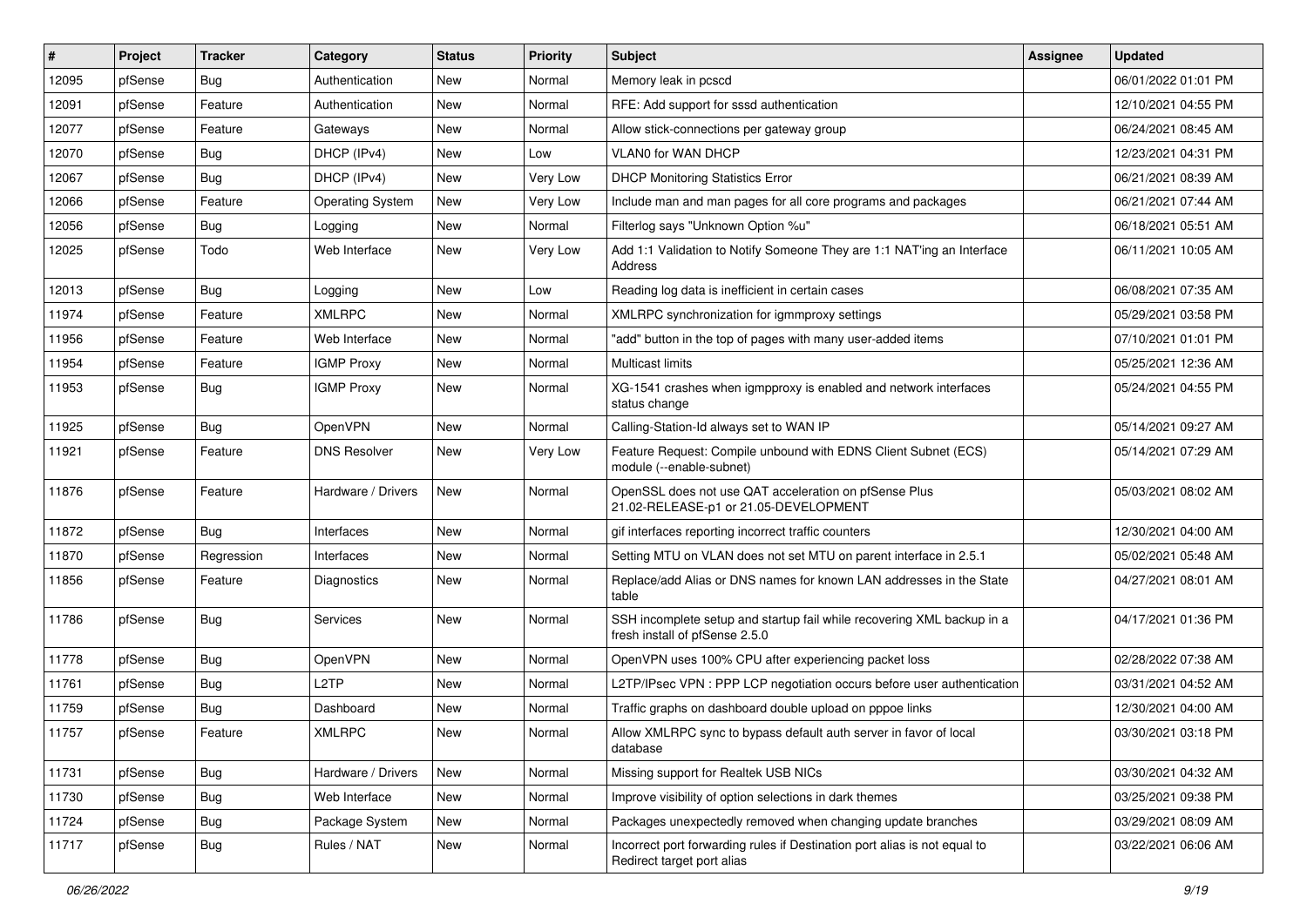| #     | Project | <b>Tracker</b> | Category                       | <b>Status</b> | <b>Priority</b> | <b>Subject</b>                                                                                                                                                                                  | Assignee | <b>Updated</b>      |
|-------|---------|----------------|--------------------------------|---------------|-----------------|-------------------------------------------------------------------------------------------------------------------------------------------------------------------------------------------------|----------|---------------------|
| 11715 | pfSense | Bug            | OpenVPN                        | New           | Normal          | OpenVPN MTU                                                                                                                                                                                     |          | 03/22/2021 01:35 AM |
| 11666 | pfSense | Bug            | Logging                        | <b>New</b>    | Normal          | GUI Firewall log search not parsing filter.log beyond hard coded limit                                                                                                                          |          | 03/12/2021 11:38 AM |
| 11657 | pfSense | <b>Bug</b>     | Interfaces                     | New           | Normal          | netmap_ring_reinit error                                                                                                                                                                        |          | 03/18/2021 10:32 PM |
| 11641 | pfSense | Bug            | Interfaces                     | New           | Normal          | On xn based interfaces without the VLANMTU flag the first VLAN tag<br>defined does not follow the parent interface MTU settings. All subsequent<br>VLAN tags follow the parent interface's MTU. |          | 03/09/2021 06:42 PM |
| 11625 | pfSense | Feature        | OpenVPN                        | <b>New</b>    | Normal          | Cisco-AVPair aliases support                                                                                                                                                                    |          | 03/05/2021 12:35 AM |
| 11619 | pfSense | Bug            | Upgrade                        | New           | Normal          | Unable to upgrade 2.4.4-p3 to 2.5/21.02-p1                                                                                                                                                      |          | 08/15/2021 10:00 AM |
| 11604 | pfSense | Feature        | WireGuard                      | New           | Normal          | WireGuard Dynamic Listen Port Randomization                                                                                                                                                     |          | 03/19/2021 10:59 AM |
| 11588 | pfSense | Feature        | WireGuard                      | New           | Low             | Automatically suggest next IP address in Wireguard interface subnet<br>when creating a peer                                                                                                     |          | 12/22/2021 03:35 AM |
| 11566 | pfSense | <b>Bug</b>     | Web Interface                  | New           | Low             | Firewall Maximum Table Entries "default size" is whatever is entered                                                                                                                            |          | 02/27/2021 10:01 AM |
| 11556 | pfSense | Bug            | Rules / NAT                    | <b>New</b>    | Normal          | Kill all states associated with a NAT address                                                                                                                                                   |          | 03/19/2021 10:29 AM |
| 11548 | pfSense | Bug            | Rules / NAT                    | New           | Normal          | "rule expands to no valid combination" error from port forward automatic<br>rule mixing IPv4 and IPv6 elements                                                                                  |          | 02/27/2021 03:18 PM |
| 11541 | pfSense | Bug            | <b>OpenVPN</b>                 | New           | Normal          | OpenVPN status does not work properly when set to TCP and Concurrent<br>Connections = 1                                                                                                         |          | 03/02/2021 02:27 PM |
| 11503 | pfSense | Bug            | OpenVPN                        | <b>New</b>    | Normal          | Using multiple authentication backends on an OpenVPN server fails                                                                                                                               |          | 02/23/2021 12:23 PM |
| 11473 | pfSense | Bug            | Web Interface                  | New           | Normal          | System Activity shows invalid data on SG-3100                                                                                                                                                   |          | 02/19/2021 08:12 PM |
| 11440 | pfSense | Feature        | Web Interface                  | New           | Low             | Expand collapsed sections by clicking anywhere on header                                                                                                                                        |          | 10/28/2021 01:35 PM |
| 11438 | pfSense | Feature        | Hardware / Drivers             | New           | Low             | Allow multiple cryptographic accelerator modules to be loaded at the<br>same time                                                                                                               |          | 02/18/2021 12:40 PM |
| 11430 | pfSense | Bug            | Interfaces                     | New           | Normal          | PHP console spam after Assigning Interfaces                                                                                                                                                     |          | 10/09/2021 10:37 AM |
| 11429 | pfSense | Bug            | Web Interface                  | New           | Normal          | System Log / Settings form activates "Reset Log Files" button on enter                                                                                                                          |          | 10/28/2021 01:35 PM |
| 11418 | pfSense | Bug            | IPsec                          | New           | Very Low        | 'NAT-T: Force' is broken for IPv6 IPsec                                                                                                                                                         |          | 02/16/2021 08:25 AM |
| 11412 | pfSense | Bug            | Interfaces                     | New           | Normal          | LLDPD Package Doesn't Work with Switchports                                                                                                                                                     |          | 02/12/2021 08:12 PM |
| 11379 | pfSense | Feature        | Captive Portal                 | New           | Normal          | <b>Template Roll Printer</b>                                                                                                                                                                    |          | 02/07/2021 05:26 AM |
| 11369 | pfSense | Feature        | <b>Operating System</b>        | New           | Low             | add Enabling IPv6 Source Address Validation support                                                                                                                                             |          | 02/04/2021 10:03 AM |
| 11363 | pfSense | Bug            | Installer                      | <b>New</b>    | Normal          | Clean Install 2.5.0 fails due to hardware incompability                                                                                                                                         |          | 02/04/2021 11:06 AM |
| 11335 | pfSense | Bug            | Interfaces                     | New           | Normal          | Spoofing the MAC on a LAGG interface does not work for some NIC<br>types.                                                                                                                       |          | 01/29/2021 09:10 AM |
| 11324 | pfSense | Feature        | Logging                        | New           | Normal          | Separate syslog "Remote log servers" Parameters                                                                                                                                                 |          | 01/27/2021 10:47 AM |
| 11302 | pfSense | Feature        | WireGuard                      | New           | Normal          | WireGuard XMLRPC sync                                                                                                                                                                           |          | 03/19/2021 10:59 AM |
| 11280 | pfSense | Todo           | WireGuard                      | New           | Normal          | Add WireGuard to ALTQ list                                                                                                                                                                      |          | 04/27/2021 12:32 PM |
| 11270 | pfSense | Feature        | <b>VPN (Multiple</b><br>Types) | New           | Low             | Consider integrating Nebula mesh VPN                                                                                                                                                            |          | 01/20/2021 03:34 PM |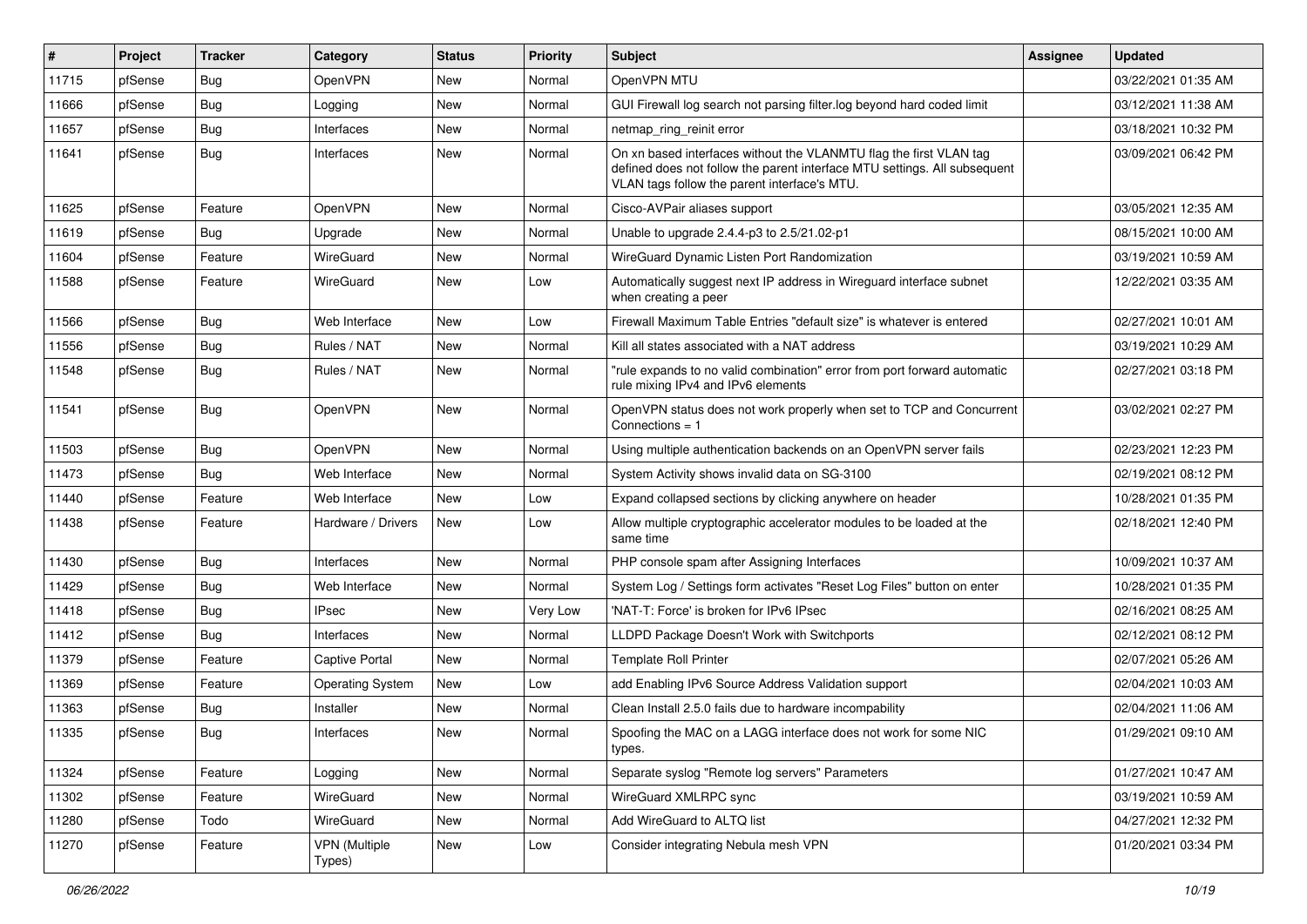| $\vert$ # | Project | <b>Tracker</b> | Category                        | <b>Status</b> | <b>Priority</b> | <b>Subject</b>                                                                                                                   | <b>Assignee</b> | <b>Updated</b>      |
|-----------|---------|----------------|---------------------------------|---------------|-----------------|----------------------------------------------------------------------------------------------------------------------------------|-----------------|---------------------|
| 11268     | pfSense | <b>Bug</b>     | Web Interface                   | New           | Normal          | Cookie named 'id' prevents Edit form fields being set properly                                                                   |                 | 09/03/2021 06:16 AM |
| 11262     | pfSense | Feature        | Rules / NAT                     | <b>New</b>    | Normal          | Time Based Rules - selects all days in the current month                                                                         |                 | 04/27/2021 12:32 PM |
| 11257     | pfSense | Feature        | Upgrade                         | New           | Normal          | Installed Packages: Update all button                                                                                            |                 | 01/18/2021 10:45 AM |
| 11243     | pfSense | Feature        | Interfaces                      | New           | Normal          | individual pfctl snort2c tables per interface only blocking IPs for specific<br>interface when a rule triggers in snort/suricata |                 | 01/14/2021 03:02 PM |
| 11232     | pfSense | Bug            | <b>Operating System</b>         | <b>New</b>    | Normal          | Fix pfSense fsync                                                                                                                |                 | 01/08/2021 08:53 AM |
| 11213     | pfSense | Feature        | Gateways                        | <b>New</b>    | Low             | Option to mark gateway as down directly from Table                                                                               |                 | 01/03/2021 07:09 AM |
| 11203     | pfSense | Bug            | Certificates                    | <b>New</b>    | Normal          | certificate manager very slow                                                                                                    |                 | 12/31/2020 11:57 AM |
| 11189     | pfSense | Feature        | <b>Captive Portal</b>           | <b>New</b>    | Normal          | Captive Portal - Tarpit option                                                                                                   |                 | 12/23/2020 06:44 PM |
| 11184     | pfSense | Bug            | FreeBSD                         | <b>New</b>    | Normal          | PF: State policy cannot be configurable                                                                                          |                 | 02/09/2021 02:43 AM |
| 11177     | pfSense | Bug            | Dynamic DNS                     | New           | Normal          | DDNSv6 not using Check IP Services                                                                                               |                 | 12/21/2020 05:02 AM |
| 11169     | pfSense | Feature        | Interfaces                      | New           | Very Low        | Changing interface index order                                                                                                   |                 | 12/17/2020 05:44 AM |
| 11149     | pfSense | Bug            | <b>DHCP Relay</b>               | <b>New</b>    | Normal          | DHCP relay won't start with DHCP server behind gateway                                                                           |                 | 03/22/2021 05:13 AM |
| 11147     | pfSense | Bug            | <b>Dynamic DNS</b>              | New           | Normal          | Domeneshop DynDNS IPv4 and IPv6                                                                                                  |                 | 12/09/2020 11:47 PM |
| 11139     | pfSense | Documentation  | Interfaces                      | <b>New</b>    | Normal          | <b>Bridges and VLANs</b>                                                                                                         |                 | 12/07/2020 12:32 PM |
| 11110     | pfSense | Bug            | Backup / Restore                | New           | Normal          | Backup file should be checked before restoring a specific area                                                                   |                 | 12/05/2020 02:50 PM |
| 11093     | pfSense | Bug            | <b>Wireless</b>                 | <b>New</b>    | Low             | ral(4) driver non-functional in arm64                                                                                            |                 | 11/21/2020 10:45 AM |
| 11084     | pfSense | Feature        | Dynamic DNS                     | New           | Normal          | Dynamic DNS include option to specify virtual IP addresses                                                                       |                 | 11/19/2020 01:26 PM |
| 11056     | pfSense | Feature        | Interfaces                      | New           | Normal          | Add option to disable flow-control on interfaces in GUI                                                                          |                 | 11/11/2020 04:41 PM |
| 11004     | pfSense | Feature        | DHCP (IPv4)                     | <b>New</b>    | Low             | DHCP reservations with no IP address show entries in DHCP leases                                                                 |                 | 10/26/2020 07:22 AM |
| 10995     | pfSense | Feature        | Operating System                | New           | Low             | Remove VMware MSI-X from the PCI blacklist.                                                                                      |                 | 10/20/2020 11:40 AM |
| 10980     | pfSense | Bug            | <b>Operating System</b>         | New           | Normal          | rc.local is executed at login by rc.initial, and not at boot time.                                                               |                 | 10/19/2020 09:39 AM |
| 10962     | pfSense | Feature        | Dynamic DNS                     | New           | Normal          | Add Cpanel support for Dynamic DNS Clients                                                                                       |                 | 12/28/2020 01:56 PM |
| 10952     | pfSense | <b>Bug</b>     | Rules / NAT                     | <b>New</b>    | Low             | Inconsistency in Subnet Defaults Between Firewall Rules and Interface<br><b>Address Assignments</b>                              |                 | 10/09/2020 12:50 PM |
| 10918     | pfSense | Feature        | Aliases / Tables                | <b>New</b>    | Low             | IP Aliases de-duplication                                                                                                        |                 | 12/13/2020 11:37 PM |
| 10890     | pfSense | Feature        | Interfaces                      | New           | Normal          | Allow multiple assigned interfaces to track status of a single switch port                                                       |                 | 09/14/2020 07:20 AM |
| 10843     | pfSense | Feature        | Authentication                  | New           | Normal          | Allow user manager settings to specify multiple authentication servers                                                           |                 | 01/13/2022 07:22 AM |
| 10839     | pfSense | Feature        | <b>Traffic Shaper</b><br>(ALTQ) | New           | Normal          | Add popular messengers to the Traffic Shaper Wizard                                                                              |                 | 08/18/2020 10:07 AM |
| 10833     | pfSense | <b>Bug</b>     | Configuration<br>Backend        | New           | Normal          | unbound exits on configuration error when link status flaps on LAN<br>interface                                                  |                 | 08/13/2020 11:53 PM |
| 10822     | pfSense | <b>Bug</b>     | DHCP (IPv6)                     | New           | Normal          | Deprecated IPv6 prefix won't be announced as deprecated to clients                                                               |                 | 08/10/2020 09:23 AM |
| 10805     | pfSense | Feature        | Hardware / Drivers              | New           | Normal          | Intel QAT (QuickAssist) encryption support for PfSense                                                                           |                 | 07/31/2020 03:13 PM |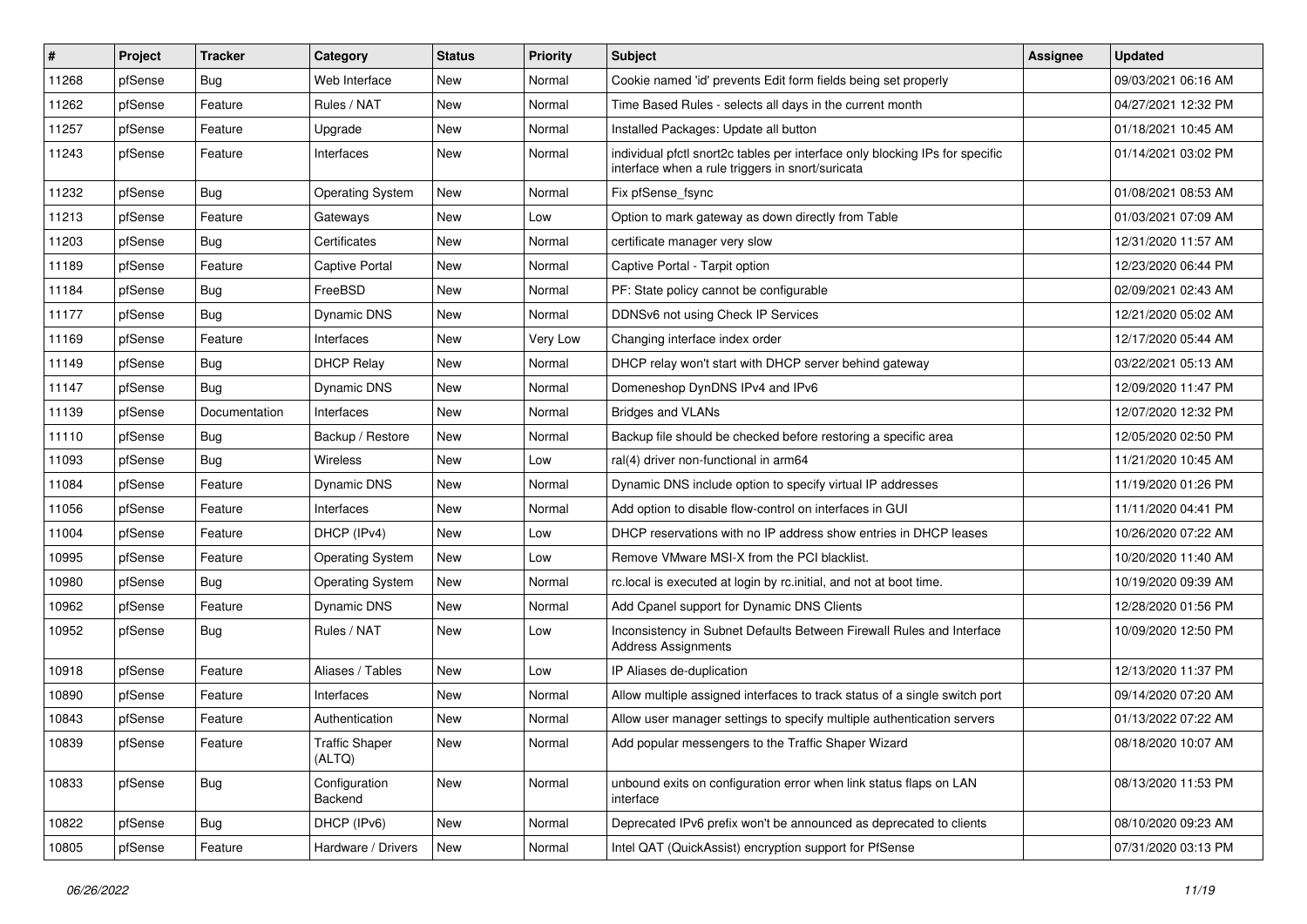| #     | Project | <b>Tracker</b> | Category                     | <b>Status</b> | <b>Priority</b> | <b>Subject</b>                                                                                         | Assignee | <b>Updated</b>      |
|-------|---------|----------------|------------------------------|---------------|-----------------|--------------------------------------------------------------------------------------------------------|----------|---------------------|
| 10802 | pfSense | Feature        | DHCP (IPv4)                  | New           | Very Low        | Seperator for DHCP Static Mapped leases                                                                |          | 07/31/2020 10:30 AM |
| 10765 | pfSense | Bug            | Authentication               | New           | Normal          | Ampersands in Idap extended query are escaped twice                                                    |          | 09/02/2020 07:55 AM |
| 10732 | pfSense | Feature        | <b>High Availability</b>     | New           | Very Low        | Warning banner for secondary HA node                                                                   |          | 12/23/2021 03:34 AM |
| 10731 | pfSense | Feature        | <b>XMLRPC</b>                | <b>New</b>    | Very Low        | XML-sync primary/secondary config flag                                                                 |          | 07/06/2020 03:52 PM |
| 10729 | pfSense | Bug            | Package System               | <b>New</b>    | Normal          | Certificate verification failed for pkg.freebsd.org                                                    |          | 07/05/2020 01:12 AM |
| 10726 | pfSense | Bug            | Rules / NAT                  | <b>New</b>    | Normal          | Sticky-connections option is bugged - sticky-address cannot be redefined                               |          | 11/12/2020 10:12 AM |
| 10718 | pfSense | Feature        | Notifications                | <b>New</b>    | Normal          | Email notifications - add new field to enter a from: name                                              |          | 07/01/2020 09:08 AM |
| 10715 | pfSense | <b>Bug</b>     | <b>DHCP Relay</b>            | <b>New</b>    | Normal          | DHCPv6 relay always uses the "first" IPv6 address of an interface                                      |          | 06/29/2020 05:01 AM |
| 10714 | pfSense | <b>Bug</b>     | DHCP (IPv6)                  | <b>New</b>    | Normal          | radvd only gives out the prefix of the "first" IPv6 address of an interface                            |          | 10/06/2020 01:03 PM |
| 10712 | pfSense | Bug            | Rules / NAT                  | New           | Normal          | 'default allow LAN IPv6 to any" rule does not work right after boot when<br>using IPv6 PD              |          | 06/30/2020 12:17 AM |
| 10701 | pfSense | <b>Bug</b>     | Web Interface                | <b>New</b>    | Very Low        | Firewall Log too wide with Rule Description Column                                                     |          | 06/25/2020 07:36 AM |
| 10690 | pfSense | Bug            | Installer                    | <b>New</b>    | Low             | Not possible to make UFS install on ZFS formatted drive                                                |          | 04/21/2022 12:39 PM |
| 10671 | pfSense | <b>Bug</b>     | Operating System             | New           | Normal          | pfsense 2.4.5 1 does not boot on Gen2 2012R2 HyperV VM                                                 |          | 05/09/2021 06:39 AM |
| 10651 | pfSense | Feature        | OpenVPN                      | <b>New</b>    | Normal          | Remove/replace deprecated OpenVPN options                                                              |          | 06/10/2020 11:32 AM |
| 10645 | pfSense | Feature        | Package System               | <b>New</b>    | Very Low        | Choosing active repo after restoring config but before starting pkgs<br>auto-installing                |          | 09/22/2020 01:04 PM |
| 10624 | pfSense | <b>Bug</b>     | <b>DNS Resolver</b>          | <b>New</b>    | Normal          | Unbound configuration memory leak with python module $+$ register DHCP<br>leases active                |          | 02/26/2021 10:27 AM |
| 10584 | pfSense | Bug            | Hardware / Drivers           | New           | Normal          | SG-3100 with M.2: shutdown instead of reboot                                                           |          | 07/21/2020 03:08 AM |
| 10581 | pfSense | Feature        | Logging                      | New           | Normal          | Provide ability to disable nginx access logging to remote syslog server                                |          | 05/21/2020 08:36 PM |
| 10544 | pfSense | <b>Bug</b>     | User Manager /<br>Privileges | <b>New</b>    | Normal          | It's not possible to add a user to group operator using the gui                                        |          | 04/21/2022 12:39 PM |
| 10530 | pfSense | <b>Bug</b>     | Upgrade                      | <b>New</b>    | Normal          | Convert config version to be based on product version                                                  |          | 04/21/2022 12:39 PM |
| 10514 | pfSense | Feature        | Web Interface                | <b>New</b>    | Normal          | Add to every page an unparsed Notes field for administrative reference                                 |          | 04/30/2020 06:32 PM |
| 10513 | pfSense | Bug            | Rules / NAT                  | <b>New</b>    | Normal          | State issues with policy routing and HA failover                                                       |          | 04/21/2022 12:39 PM |
| 10493 | pfSense | <b>Bug</b>     | <b>IPsec</b>                 | New           | Normal          | filter get vpns list() issues                                                                          |          | 05/06/2020 01:07 AM |
| 10468 | pfSense | Feature        | Web Interface                | <b>New</b>    | Normal          | Allow to download log files from WebGUI                                                                |          | 04/17/2020 06:17 AM |
| 10467 | pfSense | Feature        | Notifications                | <b>New</b>    | Very Low        | Email alert functionality for system health                                                            |          | 05/21/2020 06:02 AM |
| 10464 | pfSense | Todo           | Upgrade                      | <b>New</b>    | Low             | Disallow package updates when a system update is available                                             |          | 04/21/2022 12:39 PM |
| 10446 | pfSense | Feature        | Rules / NAT                  | New           | Very Low        | VIP address is not shown in firewall rules                                                             |          | 06/09/2022 02:07 PM |
| 10404 | pfSense | Feature        | <b>NTPD</b>                  | New           | Normal          | Consider using chrony for NTP services                                                                 |          | 11/23/2021 06:59 PM |
| 10401 | pfSense | Feature        | Dashboard                    | <b>New</b>    | Normal          | Request: ability to sort/separate stopped/running Service(s) on<br>Dashboard -> Services Status widget |          | 03/31/2020 04:48 PM |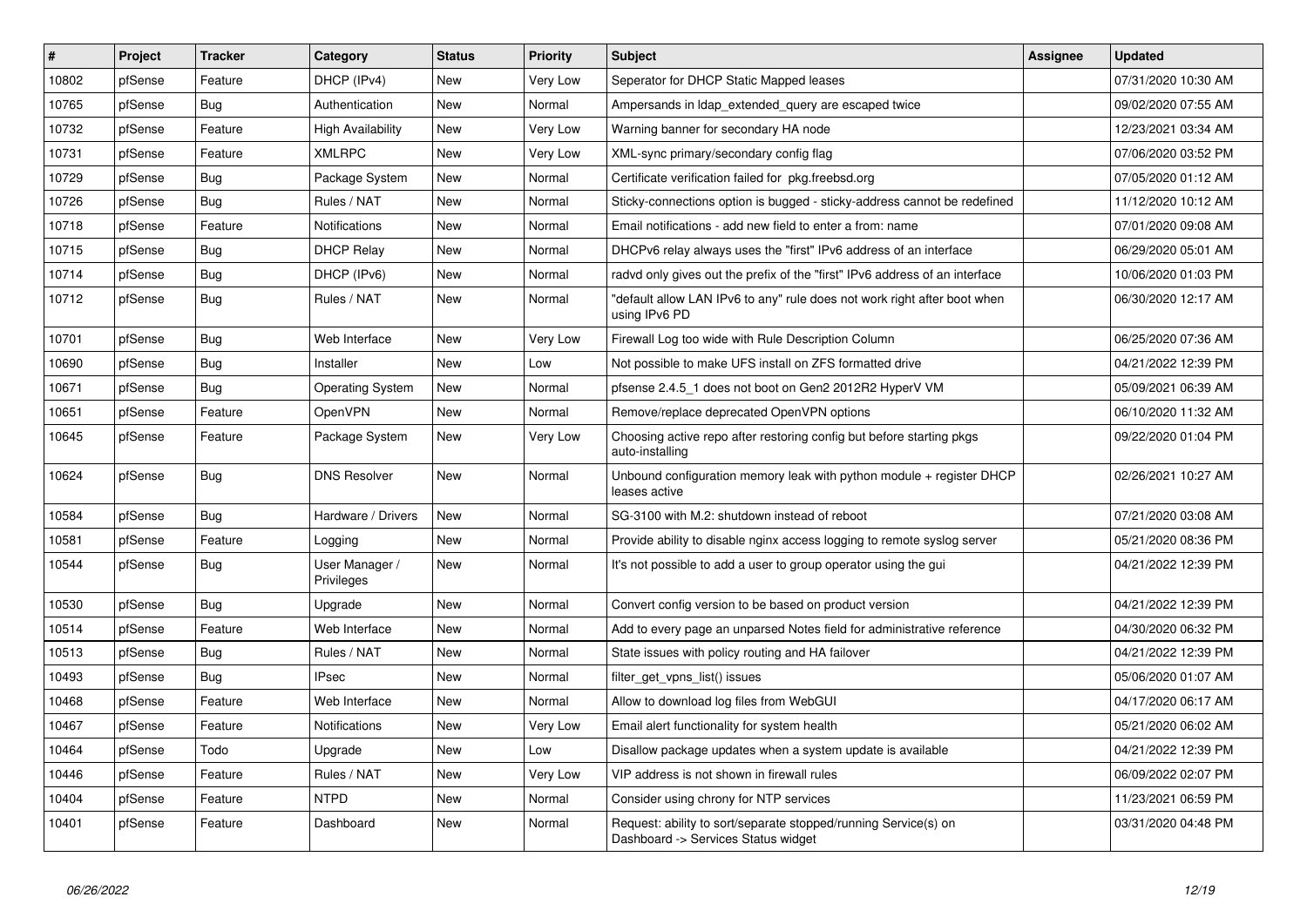| #     | Project | <b>Tracker</b> | Category                | <b>Status</b> | <b>Priority</b> | Subject                                                                                                           | <b>Assignee</b> | <b>Updated</b>      |
|-------|---------|----------------|-------------------------|---------------|-----------------|-------------------------------------------------------------------------------------------------------------------|-----------------|---------------------|
| 10395 | pfSense | Feature        | Dashboard               | New           | Low             | Add Dashboard System Information support for more PC Engines APU<br>boards                                        |                 | 02/17/2022 01:02 AM |
| 10352 | pfSense | Bug            | Authentication          | New           | Very Low        | RADIUS authentication fails with MSCHAPv1 or MSCHAPv2 when<br>passwords contain international characters          |                 | 06/20/2022 04:04 PM |
| 10345 | pfSense | Feature        | DHCP (IPv4)             | <b>New</b>    | Normal          | DHCP lease distinction between online and offline                                                                 |                 | 03/16/2020 07:56 AM |
| 10342 | pfSense | <b>Bug</b>     | <b>DNS Resolver</b>     | New           | Normal          | Unbound domain overrides stop resolving periodically. They only resume<br>after the service has been restarted.   |                 | 03/13/2020 10:35 AM |
| 10325 | pfSense | <b>Bug</b>     | <b>Notifications</b>    | <b>New</b>    | Normal          | System/Advanced/Notifications/E-Mail - SMTP Notification E-Mail auth<br>password Unexpected Bahaviour             |                 | 10/30/2020 08:17 AM |
| 10312 | pfSense | Feature        | Rules / NAT             | <b>New</b>    | Low             | Reordering of NAT rules without dragging                                                                          |                 | 03/03/2020 07:28 AM |
| 10311 | pfSense | <b>Bug</b>     | OpenVPN                 | New           | Normal          | Too low net.link.ifqmaxlen causes packet drop under load when using<br>OpenVPN inside bridge interface under load |                 | 08/10/2021 03:10 AM |
| 10310 | pfSense | <b>Bug</b>     | Upgrade                 | <b>New</b>    | Normal          | Systems with low RAM and several packages may temporarily fail to load<br>large tables after an upgrade           |                 | 03/03/2020 07:55 AM |
| 10290 | pfSense | Feature        | Aliases / Tables        | <b>New</b>    | Very Low        | Firewall Aliases Add button on top of list                                                                        |                 | 07/10/2021 01:03 PM |
| 10280 | pfSense | Feature        | Dashboard               | <b>New</b>    | Low             | <b>DHCP Leases widget</b>                                                                                         |                 | 11/07/2020 09:18 PM |
| 10277 | pfSense | <b>Bug</b>     | Web Interface           | New           | Normal          | Sorting the log entries does not use year value                                                                   |                 | 02/24/2020 07:46 AM |
| 10271 | pfSense | <b>Bug</b>     | Web Interface           | <b>New</b>    | Normal          | Large number of VLAN/LANs make "Interfaces" menu hard to access                                                   |                 | 02/20/2020 04:46 AM |
| 10258 | pfSense | Feature        | Certificates            | New           | Very Low        | allow to sign CA                                                                                                  |                 | 02/20/2020 04:20 AM |
| 10250 | pfSense | Feature        | DHCP (IPv4)             | <b>New</b>    | Very Low        | DHCP lease view by interface                                                                                      |                 | 02/11/2020 07:47 AM |
| 10238 | pfSense | Feature        | <b>Operating System</b> | New           | Very Low        | Periodic Scrub of ZFS filesystem                                                                                  |                 | 12/31/2020 03:02 PM |
| 10237 | pfSense | Feature        | Upgrade                 | New           | Normal          | Take ZFS snapshot on Upgrade                                                                                      |                 | 04/07/2020 03:58 PM |
| 10223 | pfSense | Feature        | Interfaces              | New           | Normal          | Add the ability to create additional loopback interfaces                                                          |                 | 12/15/2020 04:35 PM |
| 10204 | pfSense | Feature        | Interfaces              | New           | Low             | Possible clarification of Track IPv6 Interface Subnet ID                                                          |                 | 01/23/2020 01:04 PM |
| 10150 | pfSense | Bug            | <b>IGMP Proxy</b>       | New           | Normal          | IGMP Proxy does not scale to hundreds of streams                                                                  |                 | 01/03/2020 02:56 AM |
| 10144 | pfSense | Feature        | Web Interface           | New           | Low             | Default Sort Order, DHCP Leases                                                                                   |                 | 12/31/2019 06:47 PM |
| 10143 | pfSense | <b>Bug</b>     | <b>DNS Resolver</b>     | New           | Normal          | System hostname DNS entry is assigned to the wrong IP on multi-wan<br>setups                                      |                 | 12/31/2019 02:33 PM |
| 10137 | pfSense | Feature        | Package System          | <b>New</b>    | Normal          | net-mgmt/arpwatch: Update to 3.0                                                                                  |                 | 12/30/2019 05:16 PM |
| 10000 | pfSense | Bug            | Dynamic DNS             | New           | Normal          | Azure Dynamic DNS A and AAAA Records for Apex Zone                                                                |                 | 03/31/2020 09:03 AM |
| 9942  | pfSense | Feature        | <b>Operating System</b> | New           | Normal          | Give pfSense the possibility to change the keyboard Layout for console<br>users                                   |                 | 01/22/2021 02:33 AM |
| 9937  | pfSense | Feature        | Authentication          | New           | Normal          | OpenVPN Login User Privilege                                                                                      |                 | 11/29/2019 08:46 AM |
| 9887  | pfSense | <b>Bug</b>     | Rules / NAT             | New           | Low             | Rule separator positions change when deleting multiple rules                                                      |                 | 05/10/2022 03:11 PM |
| 9876  | pfSense | Feature        | <b>Operating System</b> | New           | Normal          | PFsense on KVM: Web interface hint to disable "Hardware Checksum<br>Offloading"                                   |                 | 07/03/2020 07:11 AM |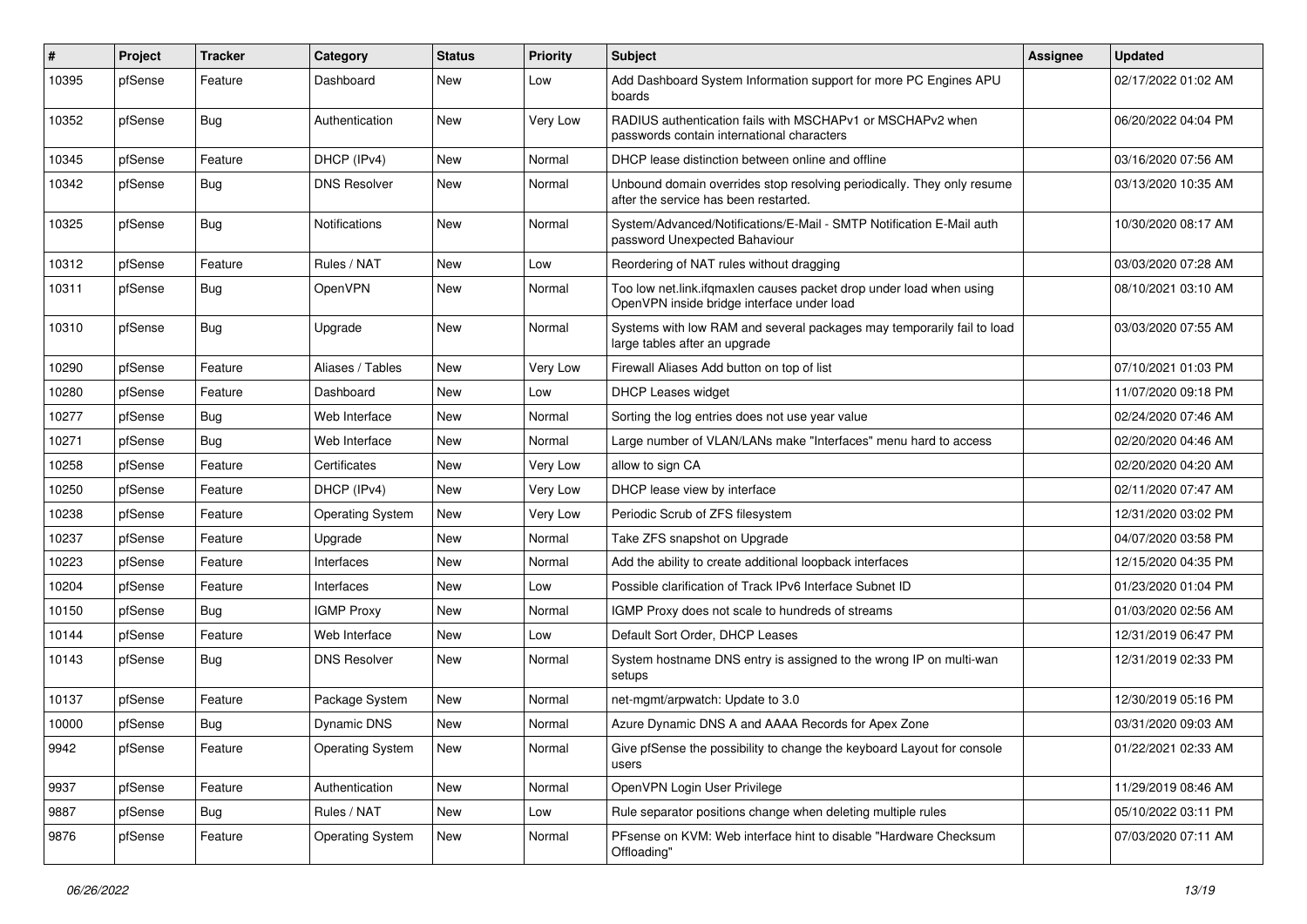| #    | Project | <b>Tracker</b> | Category                     | <b>Status</b> | <b>Priority</b> | Subject                                                                                                              | <b>Assignee</b> | <b>Updated</b>      |
|------|---------|----------------|------------------------------|---------------|-----------------|----------------------------------------------------------------------------------------------------------------------|-----------------|---------------------|
| 9857 | pfSense | Feature        | <b>IPsec</b>                 | New           | Normal          | IPsec Down/Up SMTP Notifications                                                                                     |                 | 08/31/2021 08:07 AM |
| 9838 | pfSense | Feature        | OpenVPN                      | New           | Normal          | PKCS11 support                                                                                                       |                 | 10/20/2019 02:12 PM |
| 9837 | pfSense | Bug            | Interfaces                   | New           | Very Low        | ipv6 is not completely disabled on the interfaces                                                                    |                 | 10/24/2019 01:16 AM |
| 9805 | pfSense | <b>Bug</b>     | <b>Dynamic DNS</b>           | New           | Normal          | dynDNS cloudflare multiple entries                                                                                   |                 | 10/02/2019 04:51 PM |
| 9800 | pfSense | Feature        | Hardware / Drivers           | <b>New</b>    | Normal          | Add toggle for net.isr.dispatch=deferred in GUI                                                                      |                 | 09/29/2019 06:18 AM |
| 9775 | pfSense | Feature        | Backup / Restore             | New           | Normal          | AutoConfigBackup - Rolling per day/hour cap on changes, retention policy                                             |                 | 09/20/2019 09:19 AM |
| 9755 | pfSense | Bug            | Package System               | New           | Very Low        | package description wrong link<br>https://www.freshports.org/security/openvpn-client-export                          |                 | 09/13/2019 07:22 AM |
| 9737 | pfSense | <b>Bug</b>     | <b>Traffic Graphs</b>        | New           | Normal          | traffic-graphs.js shows incorrect units inside the chart                                                             |                 | 09/09/2019 06:35 AM |
| 9732 | pfSense | Feature        | DHCP (IPv4)                  | <b>New</b>    | Normal          | System UTC time offset in DHCP Option 2                                                                              |                 | 09/06/2019 08:39 PM |
| 9718 | pfSense | Feature        | Diagnostics                  | New           | Low             | Make diag states summary table sortable                                                                              |                 | 10/06/2020 09:12 AM |
| 9717 | pfSense | Feature        | Web Interface                | New           | Low             | Search box for pfsense?                                                                                              |                 | 07/05/2020 02:14 PM |
| 9698 | pfSense | <b>Bug</b>     | <b>RRD Graphs</b>            | New           | Normal          | Monitoring graphs do not retain state after auto-refresh                                                             |                 | 08/26/2019 02:09 AM |
| 9690 | pfSense | <b>Bug</b>     | Interfaces                   | New           | Normal          | Ethernet flow control should be disabled by default                                                                  |                 | 08/19/2019 06:45 PM |
| 9680 | pfSense | Feature        | <b>DHCP Relay</b>            | New           | Normal          | Seperate DHCP Server and relay per interface                                                                         |                 | 02/27/2020 10:47 AM |
| 9677 | pfSense | Bug            | Dashboard                    | <b>New</b>    | Normal          | Dashboard hangs when widget needs data from a remote host which is<br>down                                           |                 | 08/13/2019 09:15 AM |
| 9664 | pfSense | <b>Bug</b>     | Dynamic DNS                  | <b>New</b>    | Normal          | DynDNS and Dual-wan problem with CloudFlare (works with No-Ip)                                                       |                 | 08/03/2019 10:00 AM |
| 9654 | pfSense | Bug            | <b>DNS Resolver</b>          | New           | Normal          | After reboot, the DNS resolver must be restarted before it will advertise<br>the ipv6 DNS address of the router.     |                 | 11/20/2020 03:12 AM |
| 9650 | pfSense | Bug            | Gateways                     | <b>New</b>    | Normal          | IPv6 connection drops (ir-)regular on Kabelvodafone (German cable<br>ISP)                                            |                 | 07/27/2019 07:14 AM |
| 9633 | pfSense | Feature        | PPPoE Server                 | New           | Normal          | PPPoE/L2TP Server Status Page                                                                                        |                 | 10/09/2021 12:05 PM |
| 9627 | pfSense | Feature        | Captive Portal               | <b>New</b>    | Normal          | Captive Portal only shows authenticated users                                                                        |                 | 08/14/2019 02:48 PM |
| 9626 | pfSense | Bug            | Web Interface                | New           | Normal          | When deny write permission is assigned to a user, there is no error<br>feedback if the user tries to write something |                 | 06/25/2022 05:41 PM |
| 9621 | pfSense | Feature        | User Manager /<br>Privileges | New           | Normal          | More convenient deletion of single user privileges                                                                   |                 | 07/09/2019 03:09 AM |
| 9617 | pfSense | Feature        | <b>PPP</b> Interfaces        | New           | Normal          | PPPoE Static IP Configuration in GUI                                                                                 |                 | 10/15/2021 08:52 PM |
| 9591 | pfSense | Feature        | Rules / NAT                  | New           | Normal          | Add under firewall rules a search box                                                                                |                 | 08/14/2019 02:39 PM |
| 9585 | pfSense | Bug            | Interfaces                   | New           | Normal          | 6RD: Unable to reach hosts on within same 6rd-domain                                                                 |                 | 08/14/2019 02:39 PM |
| 9575 | pfSense | Feature        | DHCP (IPv6)                  | New           | Very Low        | RFC 7078 - Distributing Address Selection Policy Using DHCPv6                                                        |                 | 08/14/2019 02:39 PM |
| 9574 | pfSense | Feature        | Package System               | New           | Normal          | Show changelog at package upgrade                                                                                    |                 | 06/02/2019 04:35 AM |
| 9566 | pfSense | <b>Bug</b>     | <b>Traffic Graphs</b>        | New           | Normal          | Traffic graph displays traffic incorrectly                                                                           |                 | 11/18/2019 07:54 AM |
| 9544 | pfSense | Feature        | Routing                      | New           | Normal          | Enable RADIX_MPATH                                                                                                   |                 | 04/21/2022 12:39 PM |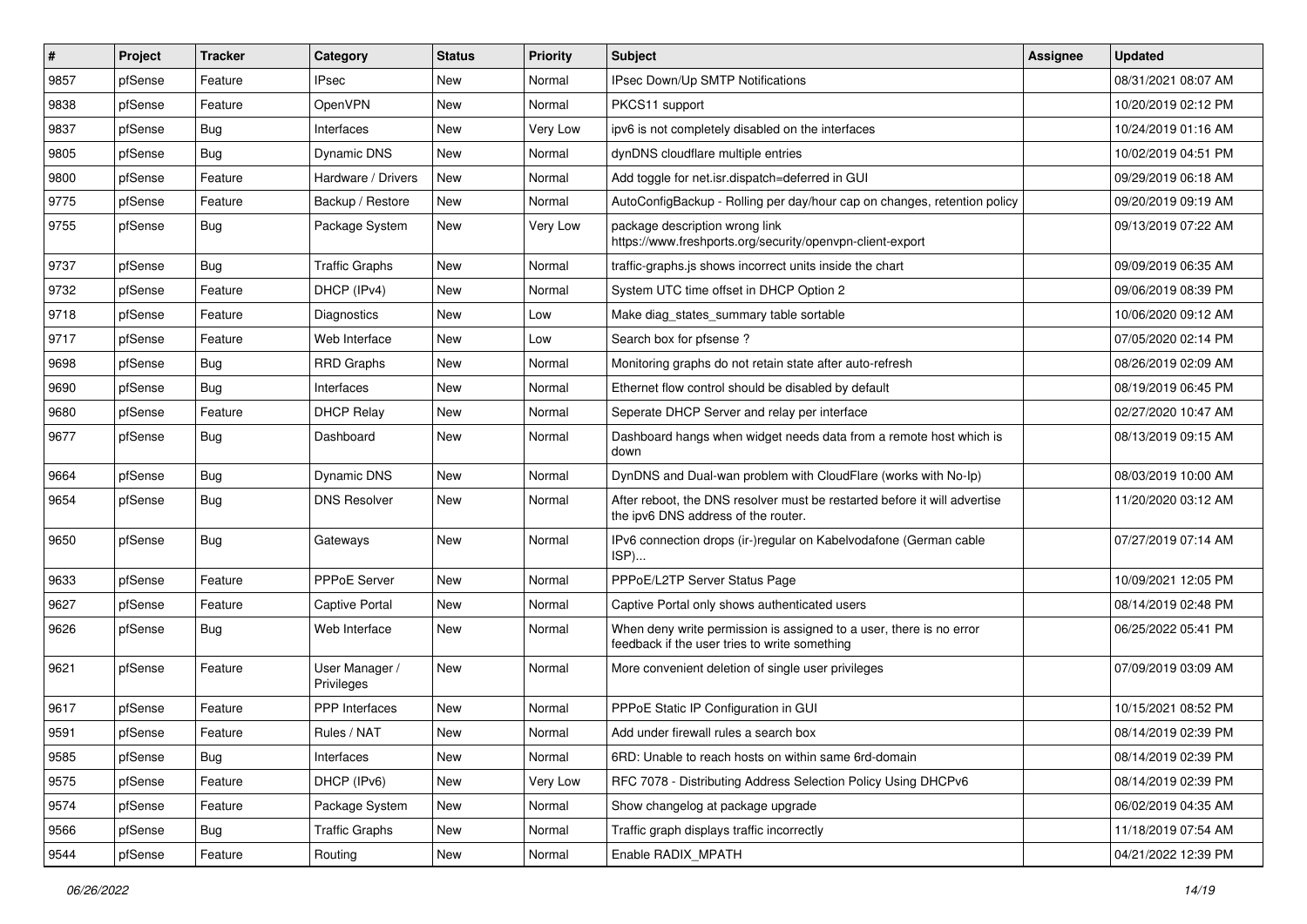| $\vert$ # | Project | <b>Tracker</b> | Category                     | <b>Status</b> | <b>Priority</b> | Subject                                                                                                 | <b>Assignee</b> | <b>Updated</b>      |
|-----------|---------|----------------|------------------------------|---------------|-----------------|---------------------------------------------------------------------------------------------------------|-----------------|---------------------|
| 9536      | pfSense | Feature        | DHCP (IPv6)                  | New           | Normal          | Support dynamic prefix in DHCPv6 Server                                                                 |                 | 05/25/2022 04:27 AM |
| 9504      | pfSense | Bug            | Dynamic DNS                  | <b>New</b>    | Normal          | Multiple Dynamic DNS update notifications for the same interface, not<br>differentiated by the hostname |                 | 05/07/2019 07:46 AM |
| 9485      | pfSense | <b>Bug</b>     | User Manager /<br>Privileges | <b>New</b>    | Normal          | password match error on system_usermanager causes Group<br>membership to be reset.                      |                 | 04/26/2019 08:52 AM |
| 9464      | pfSense | Feature        | Interfaces                   | <b>New</b>    | Normal          | Marvell 6000 -- netgate hardware (e.g.: XG-7100, XG-3100) internal<br>switch LACP support               |                 | 04/08/2019 07:58 AM |
| 9453      | pfSense | Bug            | <b>LAGG Interfaces</b>       | <b>New</b>    | Normal          | VLAN Interfaces on LAGG get orphaned at boot                                                            |                 | 08/21/2019 11:16 AM |
| 9436      | pfSense | Feature        | <b>DNS Resolver</b>          | New           | Normal          | Unbound: enable dnstap support                                                                          |                 | 03/27/2019 07:54 PM |
| 9353      | pfSense | Bug            | Dashboard                    | <b>New</b>    | Low             | PHPSession errors from limited access to dashboard and widgets                                          |                 | 10/06/2020 09:31 AM |
| 9344      | pfSense | Bug            | Translations                 | <b>New</b>    | Normal          | OpenVPN click NCP Algorithms will always go to DH Parameters<br>website(in Chinese-Taiwan)              |                 | 10/21/2021 03:48 AM |
| 9343      | pfSense | Bug            | DHCP (IPv4)                  | <b>New</b>    | Normal          | diag_arp.php times out with large DHCPD leases table                                                    |                 | 08/14/2019 01:19 PM |
| 9338      | pfSense | Bug            | <b>IGMP Proxy</b>            | <b>New</b>    | Normal          | igmpproxy ignoring downstream vlan interface                                                            |                 | 02/22/2019 03:48 AM |
| 9336      | pfSense | Feature        | <b>Notifications</b>         | New           | Very Low        | Make Dynamic DNS update notification e-mail optional                                                    |                 | 02/18/2019 11:49 AM |
| 9295      | pfSense | Bug            | <b>PPPoE Server</b>          | <b>New</b>    | Very High       | IPv6 PD does not work with PPPOE (Server & Client)                                                      |                 | 05/15/2022 10:53 AM |
| 9293      | pfSense | Feature        | Web Interface                | New           | Low             | Provide WebUI message (banner) prior to login                                                           |                 | 08/14/2019 02:39 PM |
| 9288      | pfSense | Feature        | Authentication               | <b>New</b>    | Normal          | SSHGuard add pfSense signature in standard                                                              |                 | 08/14/2019 01:19 PM |
| 9253      | pfSense | Feature        | User Manager /<br>Privileges | New           | Normal          | RFE: True View-Only WebCFG options                                                                      |                 | 08/21/2019 09:21 AM |
| 9241      | pfSense | Bug            | Interfaces                   | <b>New</b>    | Normal          | Ethernet link cycles up/down if "auto-negotiate" is explicitly selected in<br>interface configuration   |                 | 12/31/2018 08:36 PM |
| 9226      | pfSense | Feature        | Web Interface                | New           | Normal          | zfs GUI functionality - alerts                                                                          |                 | 12/31/2020 02:50 PM |
| 9222      | pfSense | Feature        | Authentication               | <b>New</b>    | Normal          | Add sshguard log when release an IP                                                                     |                 | 08/14/2019 01:00 PM |
| 9192      | pfSense | Bug            | <b>PPP</b> Interfaces        | New           | Normal          | PPPoE daemon selects wrong interface                                                                    |                 | 08/20/2019 10:05 AM |
| 9183      | pfSense | <b>Bug</b>     | <b>LAGG Interfaces</b>       | <b>New</b>    | Very Low        | OpenVPN Lagg Interface not working after restart or new start                                           |                 | 08/21/2019 11:17 AM |
| 9179      | pfSense | Bug            | <b>NAT Reflection</b>        | New           | Normal          | NAT reflection fix implemented for #8604 is causing WebUI and XMLRPC<br>to fail on slave                |                 | 03/27/2020 08:01 PM |
| 9167      | pfSense | Bug            | Rules / NAT                  | <b>New</b>    | Normal          | Some Important ICMPv6 Traffic Not Allowed by Default Rules                                              |                 | 08/14/2019 01:00 PM |
| 9165      | pfSense | Feature        | Authentication               | New           | Normal          | only IPs can be added to sshguard whitelist                                                             |                 | 04/21/2022 12:39 PM |
| 9156      | pfSense | Feature        | OpenVPN                      | New           | Normal          | OpenVPN: Add tickbox for 'nopool' directive                                                             |                 | 04/14/2020 01:45 PM |
| 9149      | pfSense | <b>Bug</b>     | Package System               | New           | Low             | Continued issues with /tmp and /var in RAM on 2.4                                                       |                 | 11/24/2018 11:56 AM |
| 9140      | pfSense | Bug            | Logging                      | New           | Very Low        | Unexpected rule can be displayed when looking up filter log entry with<br>multiple matching rules       |                 | 08/19/2019 02:56 PM |
| 9136      | pfSense | Bug            | DHCP (IPv6)                  | New           | High            | IPv6 Tracking Interfaces Lose IPv6 Address in Certain Cases                                             |                 | 04/21/2022 12:39 PM |
| 9130      | pfSense | Feature        | DHCP (IPv4)                  | New           | Normal          | Request ID [#INC-16195]: DHCP - PXE Boot                                                                |                 | 09/10/2020 01:39 PM |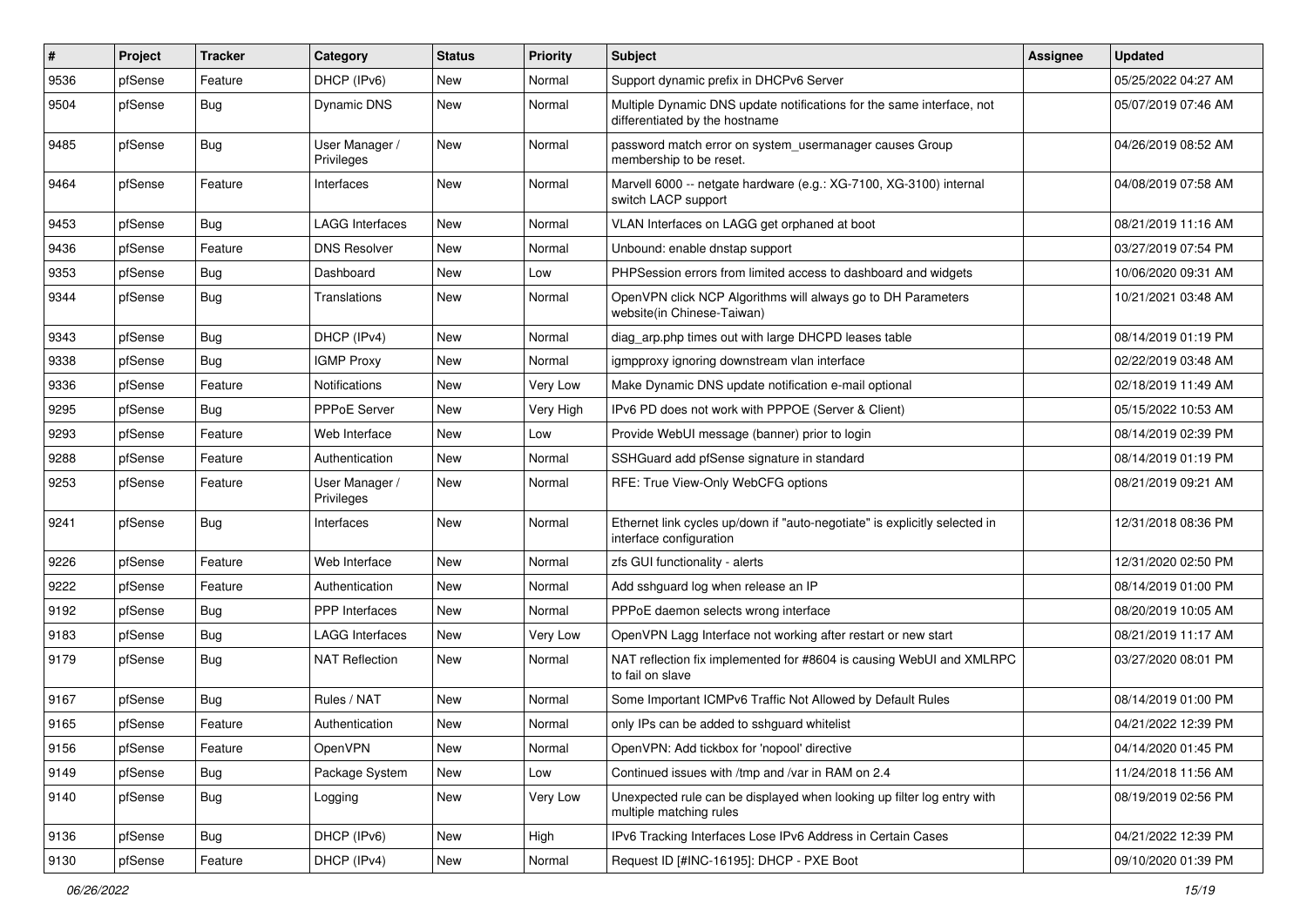| #    | Project | <b>Tracker</b> | Category                                 | <b>Status</b> | <b>Priority</b> | Subject                                                                                                                      | <b>Assignee</b> | <b>Updated</b>      |
|------|---------|----------------|------------------------------------------|---------------|-----------------|------------------------------------------------------------------------------------------------------------------------------|-----------------|---------------------|
| 9101 | pfSense | Bug            | <b>Traffic Graphs</b>                    | New           | Normal          | Traffic Graphs/Dashboard Slows Downloads Being Performed by the<br>Same Firefox Browser                                      |                 | 08/21/2019 09:18 AM |
| 9087 | pfSense | Bug            | <b>Traffic Graphs</b>                    | <b>New</b>    | Normal          | Traffic Graph Widget Legend Not Updating                                                                                     |                 | 08/14/2019 12:38 PM |
| 9063 | pfSense | Feature        | Dynamic DNS                              | <b>New</b>    | Normal          | Allow dynamic DNS client entry to specify which Check IP service to use                                                      |                 | 10/24/2018 11:53 AM |
| 9060 | pfSense | Feature        | Logging                                  | New           | Normal          | add rule name filtering field for firewall log viewer                                                                        |                 | 08/14/2019 12:38 PM |
| 9038 | pfSense | Feature        | Logging                                  | <b>New</b>    | Normal          | Live view of any log file                                                                                                    |                 | 08/19/2019 02:55 PM |
| 9037 | pfSense | Bug            | <b>DNS Resolver</b>                      | <b>New</b>    | Normal          | Unbound not logging to syslog after reboot                                                                                   |                 | 10/12/2018 05:09 AM |
| 9035 | pfSense | Bug            | Rules / NAT                              | <b>New</b>    | Normal          | Inactive Interfaces are Hidden in Firewall Rules                                                                             |                 | 08/14/2019 12:39 PM |
| 8963 | pfSense | Bug            | <b>Traffic Shaper</b><br>(Limiters)      | New           | Normal          | 2.4.4 Limiters don't work after CARP fail-over                                                                               |                 | 12/10/2018 06:40 AM |
| 8929 | pfSense | Feature        | Web Interface                            | <b>New</b>    | Normal          | Scroll bar css dark theme                                                                                                    |                 | 08/14/2019 12:16 PM |
| 8879 | pfSense | Feature        | DHCP (IPv4)                              | New           | Very Low        | DHCP options ADD force options                                                                                               |                 | 09/07/2018 09:14 AM |
| 8846 | pfSense | Bug            | Gateways                                 | New           | Low             | Misleading gateway error message adding/editing static routes using a<br>disabled interface                                  |                 | 08/21/2019 11:29 AM |
| 8831 | pfSense | <b>Bug</b>     | IPv6 Router<br>Advertisements<br>(RADVD) | New           | Very High       | Radvd causes latency spikes                                                                                                  |                 | 04/19/2021 04:51 AM |
| 8820 | pfSense | Bug            | Rules / NAT                              | New           | Low             | System/Advanced/Misc - "Do not kill connections when schedule expires"<br>UN-checked still leaves existing connections open. |                 | 07/28/2020 10:59 AM |
| 8804 | pfSense | Bug            | <b>PPP</b> Interfaces                    | <b>New</b>    | Normal          | Netgate SG-1000 PPPoE Keepalives not prioritized, internet drops                                                             |                 | 08/20/2019 10:06 AM |
| 8775 | pfSense | Feature        | Authentication                           | New           | Very Low        | Use SRV record for LDAP Authentication                                                                                       |                 | 05/06/2020 07:49 AM |
| 8770 | pfSense | Bug            | Interfaces                               | New           | Normal          | QinQ interfaces always show as active                                                                                        |                 | 02/01/2020 09:47 AM |
| 8743 | pfSense | Todo           | Gateways                                 | New           | Low             | Gateway Groups page should list gateways in tier order                                                                       |                 | 08/14/2019 12:16 PM |
| 8712 | pfSense | Feature        | <b>Traffic Shaper</b><br>(ALTQ)          | <b>New</b>    | Normal          | QOS on ipsec links                                                                                                           |                 | 06/22/2020 06:27 AM |
| 8711 | pfSense | Bug            | <b>IGMP Proxy</b>                        | <b>New</b>    | Normal          | igmpproxy with PPPoE Interfaces                                                                                              |                 | 07/28/2018 09:21 AM |
| 8694 | pfSense | Feature        | Authentication                           | <b>New</b>    | Very Low        | Client CA Auth for PFSense WebGui                                                                                            |                 | 08/21/2019 09:25 AM |
| 8686 | pfSense | Bug            | <b>IPsec</b>                             | New           | Normal          | IPsec VTI: Assigned interface firewall rules are never parsed                                                                |                 | 02/10/2021 12:15 PM |
| 8641 | pfSense | Feature        | Web Interface                            | New           | Normal          | Need way to disable HSTS and/or replace webConfigurator certificate<br>from CLI                                              |                 | 07/16/2018 10:21 AM |
| 8614 | pfSense | <b>Bug</b>     | DHCP (IPv4)                              | New           | Normal          | Cannot remove Additional BOOTP/DHCP Options                                                                                  |                 | 08/21/2019 09:15 AM |
| 8599 | pfSense | Feature        | Rules / NAT                              | New           | Very Low        | IPv6 flow labels                                                                                                             |                 | 07/16/2018 07:36 AM |
| 8570 | pfSense | Bug            | <b>XML Parser</b>                        | New           | Normal          | Empty (dn)shaper config gets populated with newline                                                                          |                 | 08/20/2019 02:45 PM |
| 8567 | pfSense | <b>Bug</b>     | CARP                                     | New           | Normal          | Using IPv6 VIP alias for services may affect CARP IPv6 VIP work                                                              |                 | 06/12/2018 01:26 PM |
| 8566 | pfSense | <b>Bug</b>     | CARP                                     | New           | Normal          | Wrong IPv6 source in NS request in case using of IPv6 alias                                                                  |                 | 06/12/2018 01:26 PM |
| 8558 | pfSense | Feature        | Web Interface                            | New           | Normal          | Add more table sorting in various UI pages                                                                                   |                 | 08/21/2019 09:14 AM |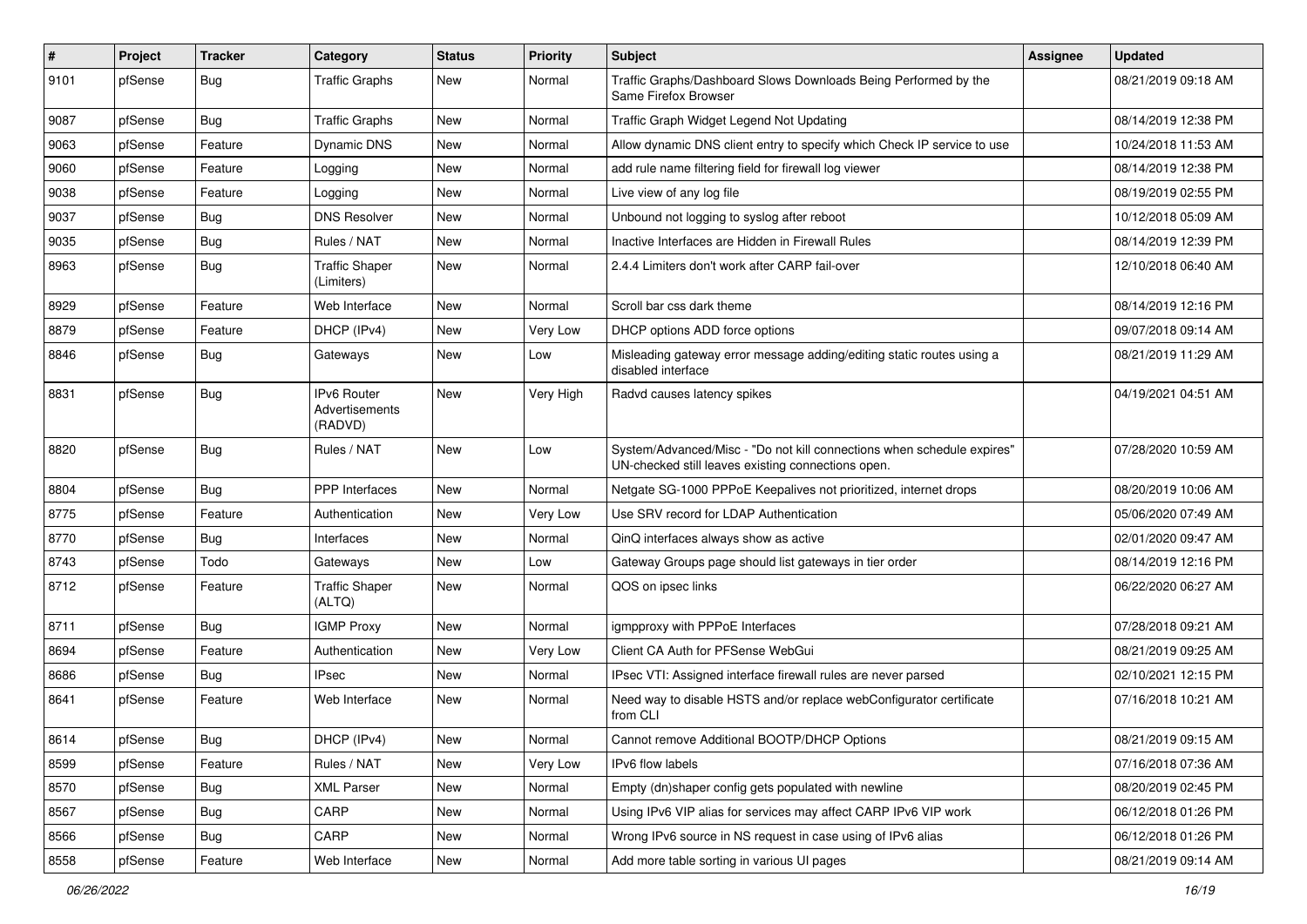| $\vert$ # | Project | <b>Tracker</b> | Category                        | <b>Status</b> | <b>Priority</b> | <b>Subject</b>                                                                                                          | Assignee | <b>Updated</b>      |
|-----------|---------|----------------|---------------------------------|---------------|-----------------|-------------------------------------------------------------------------------------------------------------------------|----------|---------------------|
| 8532      | pfSense | Feature        | OpenVPN                         | New           | Low             | Ability to add metric to pushed routes                                                                                  |          | 05/22/2018 07:45 AM |
| 8526      | pfSense | Bug            | Interfaces                      | <b>New</b>    | Normal          | DHCP client ignores server replies when 802.1q tagging is used                                                          |          | 08/14/2019 10:52 AM |
| 8520      | pfSense | Feature        | Interfaces                      | <b>New</b>    | Normal          | Option to auto-renew DHCP on interface with an offline gateway or<br>marked as down                                     |          | 07/20/2021 11:00 AM |
| 8512      | pfSense | <b>Bug</b>     | <b>PPP</b> Interfaces           | <b>New</b>    | Normal          | PPPoE reconnect fails after interface flap                                                                              |          | 08/20/2019 10:06 AM |
| 8500      | pfSense | <b>Bug</b>     | Dynamic DNS                     | New           | Low             | Incorrect categorization of status/info messages from phpDynDNS                                                         |          | 08/16/2019 12:50 PM |
| 8483      | pfSense | Feature        | <b>Traffic Shaper</b><br>(ALTQ) | New           | Normal          | Allow user to choose order of Queues status                                                                             |          | 08/21/2019 09:12 AM |
| 8474      | pfSense | Feature        | <b>High Availability</b>        | <b>New</b>    | Low             | Easier Conversion to HA Pair from Existing Non-HA Firewall                                                              |          | 04/19/2018 11:52 PM |
| 8464      | pfSense | Bug            | <b>Wireless</b>                 | New           | <b>Very Low</b> | Wireless USB card does not connect to WiFi automatically after<br>reboot/halt                                           |          | 06/19/2020 03:44 AM |
| 8458      | pfSense | Feature        | Dashboard                       | <b>New</b>    | Low             | Allow reordering of interface widget                                                                                    |          | 08/14/2019 10:52 AM |
| 8435      | pfSense | Bug            | Interfaces                      | <b>New</b>    | Normal          | DHCPv6 unusable in certain circumstances (US AT&T Fiber, etc.)                                                          |          | 08/14/2019 10:52 AM |
| 8432      | pfSense | Bug            | Dynamic DNS                     | New           | Normal          | Dynamic DNS Client gives an error that it can't find IPv6 address when<br>WAN interface is a LAGG                       |          | 09/17/2020 05:23 AM |
| 8419      | pfSense | Bug            | Web Interface                   | <b>New</b>    | Normal          | webgui, when menubar is fixed to the top of the screen, the last items of<br>long menus cannot be seen/used.            |          | 07/19/2018 03:10 PM |
| 8406      | pfSense | <b>Bug</b>     | Dynamic DNS                     | New           | Normal          | DDNS IPV6 Cloudflare Client does not detect PPOE address                                                                |          | 03/31/2018 11:56 AM |
| 8401      | pfSense | <b>Bug</b>     | Installer                       | New           | Normal          | Issues related to keys representing alphabetic characters specific to<br>Scandinavian languages and to some other keys. |          | 03/30/2018 11:06 AM |
| 8385      | pfSense | Feature        | Rules / NAT                     | <b>New</b>    | Normal          | Utilize IP addresses from successfully authenticated OpenVPN endpoints<br>to Update Firewall Rules                      |          | 07/19/2018 03:07 PM |
| 8372      | pfSense | Feature        | Logging                         | <b>New</b>    | Normal          | add gui setting to adjust refresh rate for dynamic firewall logs                                                        |          | 08/14/2019 10:31 AM |
| 8346      | pfSense | Feature        | <b>IPsec</b>                    | New           | Normal          | Let pFSense act as an IPSec XAuth VPN Client                                                                            |          | 02/23/2018 07:39 AM |
| 8343      | pfSense | Bug            | Gateways                        | New           | Normal          | Gateway Routes (Default Routes) not removed in Kernel when removed<br>from GUI                                          |          | 05/14/2020 01:22 AM |
| 8335      | pfSense | Bug            | <b>LAGG Interfaces</b>          | <b>New</b>    | Normal          | System hang with LACP downlink to UniFi switch                                                                          |          | 08/21/2019 11:18 AM |
| 8330      | pfSense | Feature        | DHCP (IPv4)                     | <b>New</b>    | Normal          | add options for ddns-local-address statements                                                                           |          | 04/27/2021 12:31 PM |
| 8325      | pfSense | Bug            | UPnP/NAT-PMP                    | <b>New</b>    | Normal          | UPnP not available for pppoe-Clients                                                                                    |          | 11/15/2020 10:33 AM |
| 8316      | pfSense | Feature        | Rules / NAT                     | <b>New</b>    | Low             | expiration date when creating new rules                                                                                 |          | 08/21/2019 09:11 AM |
| 8313      | pfSense | <b>Bug</b>     | <b>Notifications</b>            | <b>New</b>    | Normal          | STARTTLS auto detection not working                                                                                     |          | 04/21/2022 12:39 PM |
| 8285      | pfSense | Bug            | Web Interface                   | New           | Normal          | Actions on stale data may result in catastrophic results                                                                |          | 01/16/2018 08:08 PM |
| 8270      | pfSense | Todo           | Web Interface                   | New           | Very Low        | Fix grammatically erroneous repetition                                                                                  |          | 01/11/2018 08:19 AM |
| 8263      | pfSense | <b>Bug</b>     | <b>Traffic Shaper</b><br>(ALTQ) | New           | Normal          | Cannot create a nonlinear `Link Share` service curve because of: "the<br>sum of the child bandwidth higher than parent" |          | 11/05/2020 07:31 AM |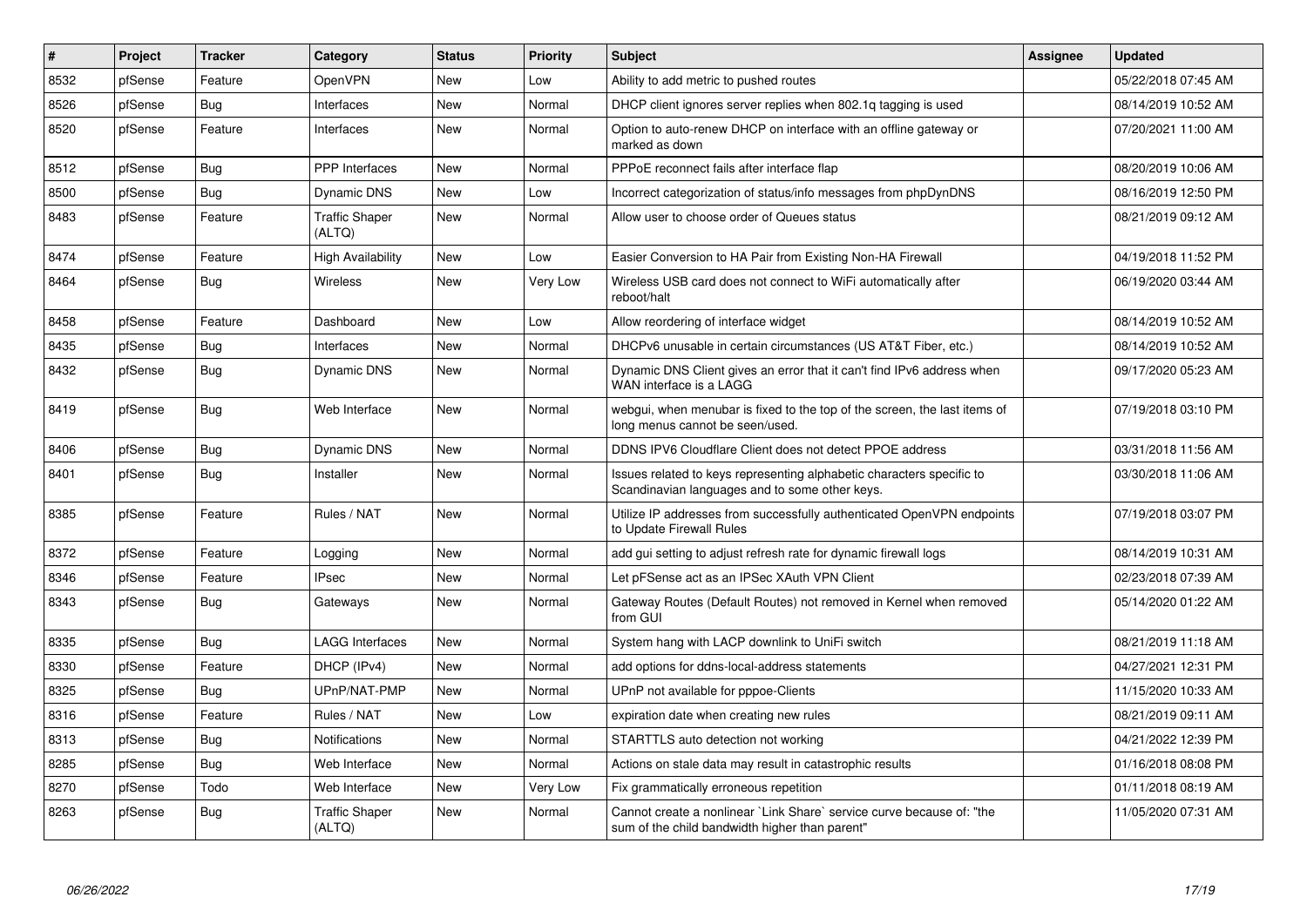| #    | Project | <b>Tracker</b> | Category                                        | <b>Status</b> | <b>Priority</b> | <b>Subject</b>                                                                                                                                                                | <b>Assignee</b> | <b>Updated</b>      |
|------|---------|----------------|-------------------------------------------------|---------------|-----------------|-------------------------------------------------------------------------------------------------------------------------------------------------------------------------------|-----------------|---------------------|
| 8262 | pfSense | Feature        | <b>IPv6 Router</b><br>Advertisements<br>(RADVD) | New           | Normal          | Make each prefix flags configurable separately.                                                                                                                               |                 | 01/16/2018 12:35 PM |
| 8243 | pfSense | Feature        | <b>XMLRPC</b>                                   | <b>New</b>    | Normal          | Sync dashboard settings over xmlrpc                                                                                                                                           |                 | 08/21/2019 10:42 AM |
| 8236 | pfSense | Feature        | <b>DNS Resolver</b>                             | New           | Normal          | Ability to configure "forward-first" and "forward-host" options for more<br>robust domain overrides in DNS Resolver                                                           |                 | 12/26/2017 01:26 AM |
| 8233 | pfSense | Bug            | <b>NAT Reflection</b>                           | New           | Very Low        | NAT reflection back to originating host broken when using FQDN-based<br>IP aliases                                                                                            |                 | 08/21/2019 10:53 AM |
| 8207 | pfSense | Bug            | <b>Operating System</b>                         | New           | Normal          | 2.4 cannot boot as a Xen VM with more than 7 NICs                                                                                                                             |                 | 06/25/2022 05:42 PM |
| 8178 | pfSense | Feature        | Package System                                  | New           | Normal          | Allow setting attributes for form elements in package XML                                                                                                                     |                 | 12/09/2017 07:48 PM |
| 8177 | pfSense | Bug            | Package System                                  | <b>New</b>    | Normal          | "/xsl/package.xsl" is referenced in package XML files but not on the<br>firewall                                                                                              |                 | 08/14/2019 09:56 AM |
| 8176 | pfSense | Bug            | Package System                                  | New           | Normal          | ./schema/packages.dtd -- referenced in *xml, but missing?                                                                                                                     |                 | 12/09/2017 06:52 PM |
| 8173 | pfSense | Feature        | Interfaces                                      | New           | Normal          | dhcp6c - RAW Options                                                                                                                                                          |                 | 05/29/2022 05:34 PM |
| 8170 | pfSense | Feature        | <b>XMLRPC</b>                                   | New           | Normal          | XMLRPC Sync deletes entires on remote System                                                                                                                                  |                 | 08/21/2019 10:42 AM |
| 8168 | pfSense | Feature        | <b>IPsec</b>                                    | New           | Normal          | strongswan dhcp option                                                                                                                                                        |                 | 12/19/2017 04:14 AM |
| 8158 | pfSense | Bug            | Interfaces                                      | New           | High            | IPv6 Track Interface issue with more than one WAN-Gateway and a<br>number of internal interfaces at least track interface from one interface<br>does not work on regular base |                 | 12/03/2017 09:00 AM |
| 8157 | pfSense | Bug            | Dashboard                                       | New           | Very Low        | Traffic Graph clutter from time to time                                                                                                                                       |                 | 12/03/2017 06:40 AM |
| 8149 | pfSense | Feature        | <b>NTPD</b>                                     | New           | Normal          | <b>NTPsec</b>                                                                                                                                                                 |                 | 10/11/2020 10:59 AM |
| 8130 | pfSense | Bug            | <b>Traffic Graphs</b>                           | New           | Normal          | Status - Monitoring - Area chart displays traffic data differently than Line<br>or Bar charts                                                                                 |                 | 11/26/2017 01:40 PM |
| 8122 | pfSense | Bug            | OpenVPN                                         | <b>New</b>    | Normal          | openvpn client is unable to use OTP (temporary) passwords                                                                                                                     |                 | 04/16/2018 09:28 AM |
| 8113 | pfSense | <b>Bug</b>     | Interfaces                                      | New           | Normal          | MTU setting on bridge, openypn clients ignored                                                                                                                                |                 | 12/31/2021 05:55 PM |
| 8095 | pfSense | Bug            | Translations                                    | New           | Normal          | Unescaped simple quotes break JavaScript features when the French<br>translation is enabled                                                                                   |                 | 08/21/2019 09:06 AM |
| 8089 | pfSense | Bug            | Interfaces                                      | New           | High            | VLAN page breaks after config restore to new hardware.                                                                                                                        |                 | 11/21/2017 01:38 PM |
| 8087 | pfSense | Bug            | Authentication                                  | New           | Normal          | Provide Calling-Station-ID to RADIUS backed VPN connections                                                                                                                   |                 | 06/06/2020 05:36 AM |
| 8078 | pfSense | Feature        | <b>PPP</b> Interfaces                           | New           | Normal          | PPPoE Reconnect Wait Time                                                                                                                                                     |                 | 11/09/2017 05:13 PM |
| 8076 | pfSense | Bug            | Backup / Restore                                | <b>New</b>    | Normal          | User can easily apply an unusable interface configuration after restore                                                                                                       |                 | 08/14/2019 10:52 AM |
| 8073 | pfSense | Bug            | <b>IPsec</b>                                    | New           | Normal          | Traffic inexplicably not going through IPSEC despite (in theory) matching<br>SPs                                                                                              |                 | 11/09/2017 02:51 AM |
| 8066 | pfSense | Bug            | Routing                                         | New           | Normal          | Static routes not applied when they go out a interface using carp                                                                                                             |                 | 11/08/2017 02:04 AM |
| 8050 | pfSense | <b>Bug</b>     | Interfaces                                      | New           | High            | Enabling bridge while interfaces have link freezes console                                                                                                                    |                 | 11/03/2017 04:38 PM |
| 8036 | pfSense | Feature        | IPsec                                           | New           | Normal          | Want to run multiple Mobile Client IKEv2 server instances                                                                                                                     |                 | 08/14/2019 09:31 AM |